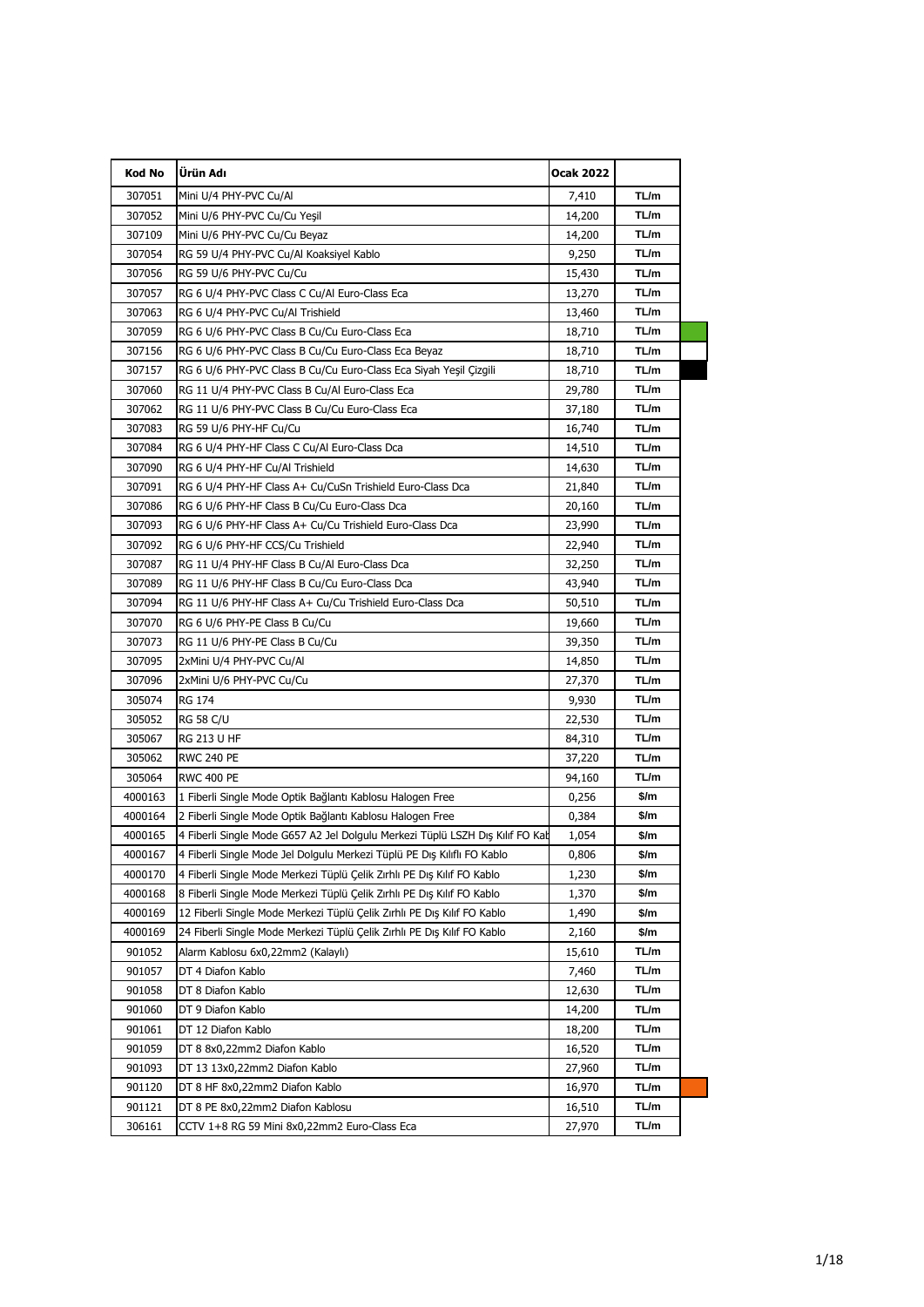| Kod No | Ürün Adı                                                              | Ocak 2022 |      |  |
|--------|-----------------------------------------------------------------------|-----------|------|--|
| 306055 | CCTV 1+12 RG 59 Mini 12x0,22mm2 Euro-Class Eca                        | 34,800    | TL/m |  |
| 901067 | 2x0,75mm2 Yassı Kordon Kablo Beyaz Kodlu                              | 11,830    | TL/m |  |
| 901068 | 2x0,75mm2 Yassı Kordon Kablo Siyah Kodlu                              | 0,000     | TL/m |  |
| 901069 | 2x0,75mm2 Yassı Kordon Kablo Şeffaf                                   | 13,060    | TL/m |  |
| 901073 | 2x1mm2 Yassı Kordon Kablo Şeffaf                                      | 16,480    | TL/m |  |
| 901077 | 2x1,5mm2 Yassı Kordon Kablo Şeffaf                                    | 23,230    | TL/m |  |
| 901078 | 2x2,5mm2 Yassı Kordon Kablo Şeffaf                                    | 37,440    | TL/m |  |
| 901114 | 2x0,22mm2 MC24 Stereo Mikrofon Kablosu                                | 20,940    | TL/m |  |
| 901190 | DMX 22 AWG24/7 Siyah                                                  | 27,810    | TL/m |  |
| 901150 | SC 2x1,5mm2 Twinaxial Speaker Cable (Hoparlör Kablosu)                | 39,370    | TL/m |  |
| 901151 | SC 2x2,5mm2 Twinaxial Speaker Cable (Hoparlör Kablosu)                | 61,680    | TL/m |  |
| 114110 | H1Z2Z2-K 4,0mm2 Solar Kablo                                           | 32,870    | TL/m |  |
| 114111 | H1Z2Z2-K 6,0mm2 Solar Kablo                                           | 47,030    | TL/m |  |
| 114112 | H1Z2Z2-K 10,0mm2 Solar Kablo                                          | 77,140    | TL/m |  |
| 505001 | SL200 U24 Category 5e U/UTP 4x2x24AWG Euro-Class Eca                  | 13,370    | TL/m |  |
| 505002 | SL200 F/U24 Category 5e F/UTP 4x2x24AWG Euro-Class Eca                | 17,280    | TL/m |  |
| 505003 | SL200 SF/U24 Category 5e SF/UTP 4x2x24AWG Euro-Class Eca              | 22,920    | TL/m |  |
| 505004 | SL200 U24 LSZH Category 5e U/UTP 4x2x24AWG Euro-Class Eca             | 14,820    | TL/m |  |
| 505005 | SL200 F/U24 LSZH Category 5e F/UTP 4x2x24AWG                          | 19,190    | TL/m |  |
| 505006 | SL200 SF/U24 LSZH Category 5e SF/UTP 4x2x24AWG                        | 25,550    | TL/m |  |
| 505007 | SL200 U24 PE Category 5e U/UTP 4x2x24AWG                              | 14,030    | TL/m |  |
| 505008 | SL200 F/U24 PE Category 5e F/UTP 4x2x24AWG                            | 17,980    | TL/m |  |
| 505009 | SL200 SF/U24 PE Category 5e SF/UTP 4x2x24AWG                          | 23,790    | TL/m |  |
| 506019 | SL400 U23 Category 6 U/UTP 4x2x23AWG Euro-Class Eca                   | 16,930    | TL/m |  |
| 506080 | SL400 U23 Category 6 U/UTP 4x2x23AWG Euro-Class Eca                   | 16,930    | TL/m |  |
| 506126 | SL400 U23 Category 6 U/UTP 4x2x23AWG Euro-Class Eca                   | 16,930    | TL/m |  |
| 506020 | SL400 F/U23 Category 6 F/UTP 4x2x23AWG Euro-Class Eca                 | 20,650    | TL/m |  |
| 506021 | SL400 SF/U23 Category 6 SF/UTP 4x2x23AWG Euro-Class Eca               | 28,920    | TL/m |  |
| 506022 | SL400 U23 LSZH Category 6 U/UTP 4x2x23AWG Euro-Class Dca              | 18,660    | TL/m |  |
| 506075 | SL400 U23 LSZH Category 6 U/UTP 4x2x23AWG Euro-Class Dca Gri          | 18,660    | TL/m |  |
| 506076 | SL400 U23 LSZH Category 6 U/UTP 4x2x23AWG Euro-Class Dca Turuncu      | 18,660    | TL/m |  |
| 506077 | SL400 U23 LSZH Category 6 U/UTP 4x2x23AWG Euro-Class Dca Mavi         | 18,660    | TL/m |  |
| 506082 | SL400 U23 LSZH Category 6 U/UTP 4x2x23AWG Euro-Class Dca Yeşil        | 18,660    | TL/m |  |
| 506023 | SL400 F/U23 LSZH Category 6 F/UTP 4x2x23AWG Euro-Class B2ca           | 22,660    | TL/m |  |
| 506024 | SL400 SF/U23 LSZH Category 6 SF/UTP 4x2x23AWG                         | 32,130    | TL/m |  |
| 506043 | SL500 U23 LSZH Category 6A U/UTP 4x2x23AWG                            | 31,660    | TL/m |  |
| 506046 | SL500 U/F23 LSZH Category 6A U/FTP 4x2x23AWG Euro-Class Cca           | 28,880    | TL/m |  |
| 506047 | SL500 F/F23 LSZH Category 6A F/FTP 4x2x23AWG Euro-Class B2ca          | 29,680    | TL/m |  |
| 506042 | SL500 S/F23 LSZH Category 6A S/FTP 4x2x23AWG Euro-Class Cca           | 34,440    | TL/m |  |
| 506171 | SL400 U23 PE-AR/AT Category 6 U/UTP 4x2x23AWG Anti Rodent+Anti Termit | 21,140    | TL/m |  |
| 506025 | SL400 U23 PE Category 6 U/UTP 4x2x23AWG                               | 17,990    | TL/m |  |
| 506026 | SL400 F/U23 PE Category 6 F/UTP 4x2x23AWG                             | 22,860    | TL/m |  |
| 506027 | SL400 SF/U23 PE Category 6 SF/UTP 4x2x23AWG                           | 30,640    | TL/m |  |
| 507001 | SL900 S/F23 LSZH Category 7 S/FTP 4x2x23AWG Euro-Class Cca            | 34,640    | TL/m |  |
| 507007 | SL1200 S/F23 LSZH Category 7A S/FTP 4x2x23AWG Euro-Class Cca          | 35,470    | TL/m |  |
| 507013 | SL1500 S/F22 LSZH Category 7A+ S/FTP 4x2x22AWG Euro-Class Cca         | 38,790    | TL/m |  |
| 507043 | SL900 S/F22 LSZH FE180 Category 7 S/FTP 4x2x22AWG Yangina Dayanikli   | 120,860   | TL/m |  |
| 507003 | SL900 S/F23 PE Category 7 S/FTP 4x2x23AWG                             | 31,160    | TL/m |  |
| 507015 | SL1500 S/F22 PE Category 7A+ S/FTP 4x2x22AWG                          | 35,950    | TL/m |  |
| 506091 | SL400 U23 RIB Category 6 U/UTP 4x2x23AWG Euro-Class Eca               | 16,930    | TL/m |  |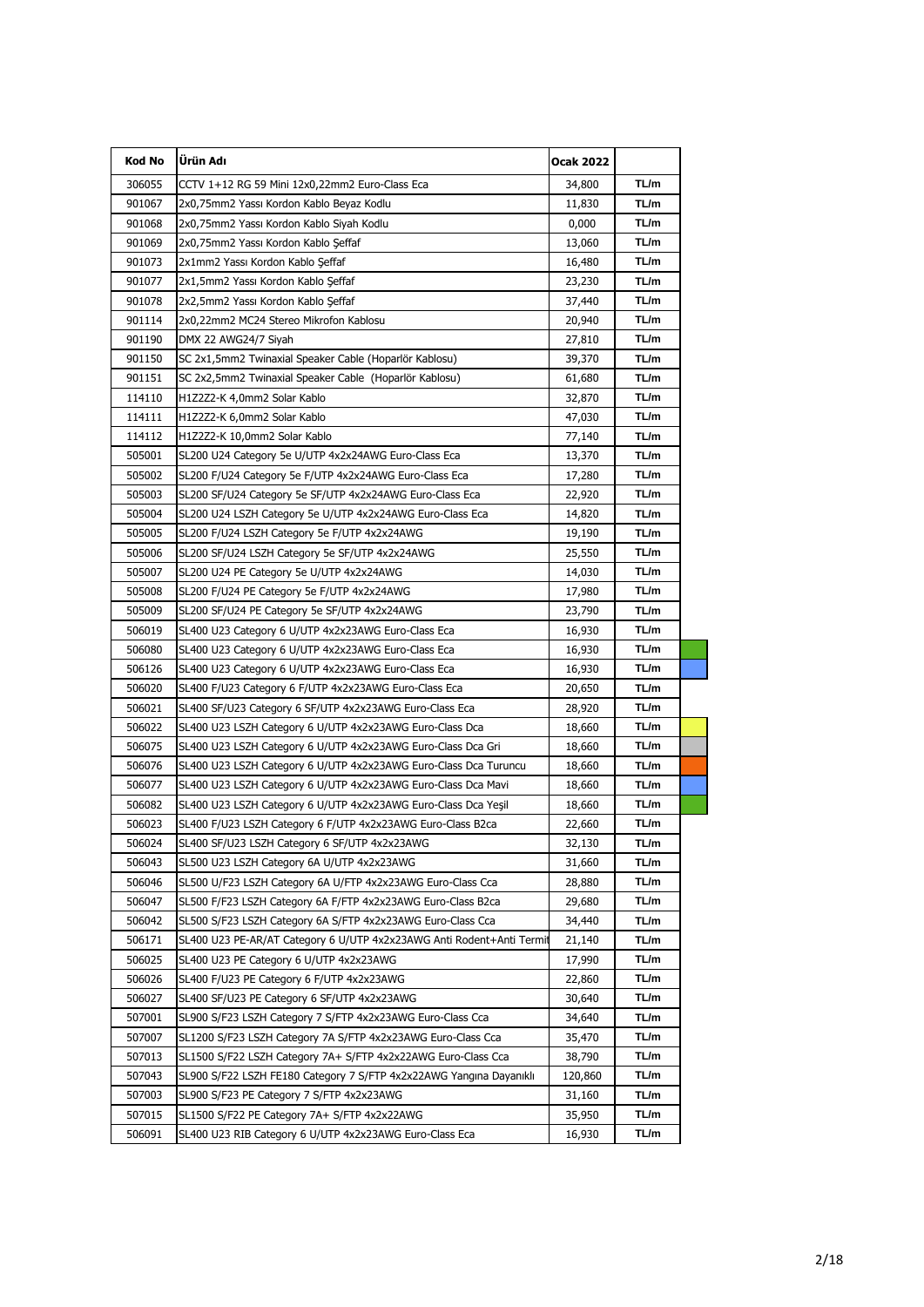| <b>Kod No</b> | Ürün Adı                                                             | Ocak 2022 |      |
|---------------|----------------------------------------------------------------------|-----------|------|
| 506099        | SL400 U23 LSZH RIB Category 6 U/UTP 4x2x23AWG Euro-Class Dca         | 18,660    | TL/m |
| 506100        | SL400 U23 PE RIB Category 6 U/UTP 4x2x23AWG                          | 18,110    | TL/m |
| 501003        | EIB BUS LSZH 1x2x0,80mm+0,40mm                                       | 14,370    | TL/m |
| 501004        | EIB BUS LSZH 2x2x0,80mm+0,40mm                                       | 22,710    | TL/m |
| 501005        | PROFIBUS DP 1x2x0,64mm                                               | 36,490    | TL/m |
| 501017        | PROFINET TYPE A 2x2xAWG22 PVC                                        | 56,220    | TL/m |
| 501013        | RS485 HF LI2Y(St)CH Tp 1x2x0,22mm2                                   | 23,150    | TL/m |
| 501014        | RS485 HF LI2Y(St)CH Tp 2x2x0,22mm2                                   | 29,720    | TL/m |
| 506163        | SL400 U24/7 Patch LSZH Category 6 U/UTP 4PR AWG24/7                  | 23,230    | TL/m |
| 506168        | SL250 U26/7 Patch LSZH Category 6 U/UTP 4PR AWG26/7 Data Kablo       | 16,370    | TL/m |
| 506183        | CCTV RG 59 Mini PK75 KO-FLEX Hareketli Kamera Kablosu                | 13,470    | TL/m |
| 306051        | CCTV 1+2 RG 59 Mini 2x0,22mm2 Euro-Class Eca                         | 12,880    | TL/m |
| 306052        | CCTV 1+2 RG 59 Mini 2x0,50mm2 Euro-Class Eca                         | 16,470    | TL/m |
| 306053        | CCTV 1+4 RG 59 Mini 4x0,22mm2 Euro-Class Eca                         | 16,190    | TL/m |
| 306054        | CCTV 1+4 RG 59 Mini 2x0,50mm2+2x0,22mm2 Euro-Class Eca               | 21,210    | TL/m |
| 306056        | CCTV 1+2 RG 59 U/4 Cu/Al 2x0,50mm2 Euro-Class Eca                    | 23,200    | TL/m |
| 306129        | CCTV 1+2 RG 59 U/4 Cu/Al 2x0,75mm2 Kamera Kablosu                    | 27,520    | TL/m |
| 306057        | CCTV 1+4 RG 59 U/4 Cu/Al 2x0,50mm2+2x0,22mm2 Euro-Class Eca          | 27,440    | TL/m |
| 306058        | CCTV 1+4 RG 59 U/4 Cu/Al 2x0,75mm2+2x0,22mm2 Euro-Class Eca          | 34,470    | TL/m |
| 306059        | CCTV 1+2 RG 59 U/6 Cu/Cu 2x0,75mm2 Euro-Class Eca                    | 33,960    | TL/m |
| 306060        | CCTV 1+4 RG 59 U/6 Cu/Cu 2x0,75mm2+2x0,50mm2 Euro-Class Eca          | 43,800    | TL/m |
| 306061        | CCTV 1+2 RG 6 U/4 Class C Cu/Al 2x0,75mm2 Euro-Class Eca             | 32,530    | TL/m |
| 306062        | CCTV 1+2 RG 6 U/4 Class C Cu/Al 2x1,5mm2 Euro-Class Eca              | 44,850    | TL/m |
| 306063        | CCTV 1+4 RG 6 U/4 Class C Cu/Al 2x0,75mm2+2x0,50mm2 Euro-Class Eca   | 41,130    | TL/m |
| 306064        | CCTV 1+2 RG 6 U/6 Class B Cu/Cu 2x0,75mm2 Euro-Class Eca             | 41,450    | TL/m |
| 306065        | CCTV 1+2 RG 6 U/6 Class B Cu/Cu 2x1,5mm2 Euro-Class Eca              | 51,760    | TL/m |
| 306066        |                                                                      | 48,310    | TL/m |
| 306067        | CCTV 1+2 Kompozit RG 59 U/4 Cu/Al 2x0,75mm2                          | 27,540    | TL/m |
| 306080        | CCTV 1+2 HF RG 59 Mini 2x0,50mm2 Euro-Class Eca                      | 19,190    | TL/m |
| 306081        | CCTV 1+4 HF RG 59 Mini 2x0,50mm2+2x0,22mm2 Euro-Class Eca            | 23,770    | TL/m |
| 306082        | CCTV 1+12 HF RG 59 Mini 12x0,22mm2 Euro-Class Eca                    | 38,420    | TL/m |
| 306083        | CCTV 1+4 HF RG 59 U/4 Cu/Al 2x0,75mm2+2x0,22mm2 Euro-Class Eca       | 38,580    | TL/m |
| 306084        | CCTV 1+2 HF RG 6 U/4 Class C Cu/Al 2x0,75mm2 Euro-Class Eca          | 37,050    | TL/m |
| 306085        | CCTV 1+2 HF RG 6 U/4 Class C Cu/Al 2x1,5mm2 Euro-Class Eca           | 50,610    | TL/m |
| 306086        | CCTV 1+4 HF RG 6 U/4 Class C Cu/Al 2x0,75mm2+2x0,50mm2 Euro-Class Eq | 46,490    | TL/m |
| 306087        | CCTV 1+2 HF RG 6 U/6 Class B Cu/Cu 2x0,75mm2 Euro-Class Eca          | 48,090    | TL/m |
| 306088        | CCTV 1+2 HF RG 6 U/6 Class B Cu/Cu 2x1,5mm2 Euro-Class Eca           | 58,540    | TL/m |
| 306089        |                                                                      | 54,410    | TL/m |
| 306071        | CCTV 1+2 PE RG 59 Mini 2x0,50mm2                                     | 17,450    | TL/m |
| 306072        | CCTV 1+4 PE RG 59 Mini 2x0,50mm2+2x0,22mm2                           | 22,060    | TL/m |
| 306073        | CCTV 1+2 PE RG 59 U/4 Cu/Al 2x0,50mm2                                | 24,750    | TL/m |
| 306074        | CCTV 1+2 PE RG 6 U/4 Class C Cu/Al 2x0,75mm2                         | 34,610    | TL/m |
| 306075        | CCTV 1+2 PE RG 6 U/4 Class C Cu/Al 2x1,5mm2                          | 48,520    | TL/m |
| 306076        | CCTV 1+4 PE RG 6 U/4 Class C Cu/Al 2x0,75mm2+2x0,50mm2               | 43,850    | TL/m |
| 306077        | CCTV 1+2 PE RG 6 U/6 Class C Cu/Cu 2x0,75mm2                         | 45,120    | TL/m |
| 306078        | CCTV 1+2 PE RG 6 U/6 Class B Cu/Cu 2x1,5mm2                          | 55,880    | TL/m |
| 306079        | CCTV 1+4 PE RG 6 U/6 Class B Cu/Cu 2x0,75mm2+2x0,50mm2               | 51,960    | TL/m |
| 506141        | IP CCTV 1+2 PE Cat 6 U/UTP 23AWG + 2x0,75mm2                         | 34,470    | TL/m |
| 506142        | IP CCTV 1+2 PE Cat 6 F/UTP 23AWG + 2x1,5mm2                          | 51,960    | TL/m |
| 401018        | PDV 1x2x0,50mm+0,50mm                                                | 5,930     | TL/m |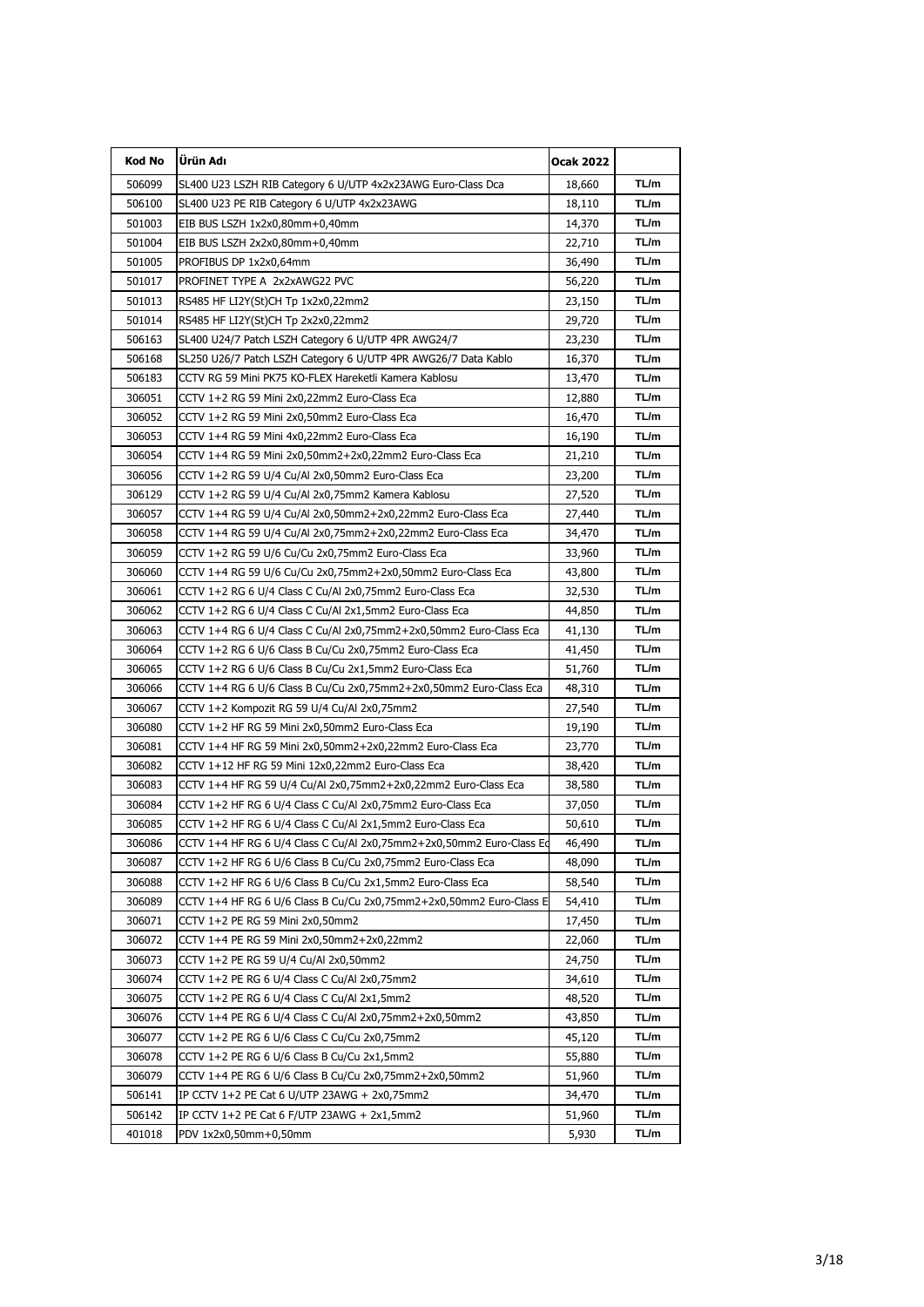| Kod No | Ürün Adı                                          | <b>Ocak 2022</b> |       |
|--------|---------------------------------------------------|------------------|-------|
| 401019 | PDV 2x2x0,50mm+0,50mm                             | 9,330            | TL/m  |
| 401020 | PDV 3x2x0,50mm+0,50mm                             | 12,390           | TL/m  |
| 401021 | PDV 4x2x0,50mm+0,50mm                             | 16,010           | TL/m  |
| 401022 | PDV 5x2x0,50mm+0,50mm                             | 19,380           | TL/m  |
| 401023 | PDV 6x2x0,50mm+0,50mm                             | 22,550           | TL/m  |
| 401025 | PDV 10x2x0,50mm+0,50mm                            | 36,160           | TL/m  |
| 401027 | PDV 20x2x0,50mm+0,50mm                            | 70,940           | TL/m  |
| 401029 | PDV 30x2x0,50mm+0,50mm                            | 103,910          | TL/m  |
| 401031 | PDV 50x2x0,50mm+0,50mm                            | 165,760          | TL/m  |
| 401032 | PDV 100x2x0,50mm+0,50mm                           | 325,190          | TL/m  |
| 402018 | PDH 1x2x0,50mm+0,50mm                             | 6,420            | TL/m  |
| 402019 | PDH 2x2x0,50mm+0,50mm                             | 10,150           | TL/m  |
| 402020 | PDH 3x2x0,50mm+0,50mm                             | 13,380           | TL/m  |
| 402021 | PDH 4x2x0,50mm+0,50mm                             | 16,940           | TL/m  |
| 402022 | PDH 5x2x0,50mm+0,50mm                             | 20,700           | TL/m  |
| 402023 | PDH 6x2x0,50mm+0,50mm                             | 24,260           | TL/m  |
| 402025 | PDH 10x2x0,50mm+0,50mm                            | 39,240           | TL/m  |
| 402027 | PDH 20x2x0,50mm+0,50mm                            | 75,090           | TL/m  |
| 402029 | PDH 30x2x0,50mm+0,50mm                            | 109,140          | TL/m  |
| 402031 | PDH 50x2x0,50mm+0,50mm                            | 173,720          | TL/m  |
| 402032 | PDH 100x2x0,50mm+0,50mm                           | 339,450          | TL/m  |
| 109069 | J-Y(St)YLg 1x2x0,80mm+0,40mm                      | 12,440           | TL/m  |
| 109070 | J-Y(St)YLg 2x2x0,80mm+0,40mm                      | 21,320           | TL/m  |
| 109097 | J-Y(St)YLg 1x2x0,80mm+0,80mm                      | 15,180           | TL/m  |
| 109098 | J-Y(St)YLg 2x2x0,80mm+0,80mm                      | 23,090           | TL/m  |
| 109116 | $J-Y(St)YLg 1x2x1mm+0,60mm$                       | 18,510           | TL/m  |
| 109117 | J-Y(St)YLg 2x2x1mm+0,60mm                         | 32,010           | TL/m  |
| 109211 | J-Y(St)YLg 1x2x1,5mm2+0,80mm                      | 30,060           | TL/m  |
| 109212 | J-Y(St)YLg 2x2x1,5mm2+0,80mm                      | 50,960           | TL/m  |
| 109230 | J-Y(St)YLg 1x2x2,5mm2+0,80mm Yangın Alarm Kablosu | 52,210           | TL/m  |
| 121097 | JE-H(St)HBd 1x2x0,80mm+0,8                        | 16,460           | TL/m  |
| 121098 | JE-H(St)HBd 2x2x0,80mm+0,8                        | 24,030           | TL/m  |
| 121100 | JE-H(St)HBd 4x2x0,80mm+0,8                        | 46,640           | TL/m  |
| 121135 | JE-H(St)HBd 1x2x1,0mm+0,8                         | 21,110           | TL/m  |
| 121136 | JE-H(St)H…Bd 2x2x1,0mm+0,8                        | 33,420           | I L/m |
| 121211 | JE-H(St)HBd 1x2x1,5mm2+0,8                        | 30,850           | TL/m  |
| 121212 | JE-H(St)HBd 2x2x1,5mm2+0,8                        | 52,260           | TL/m  |
| 113104 | SIMH 2x0,75mm2                                    | 31,900           | TL/m  |
| 113105 | SIMH 3x0,75mm2                                    | 40,150           | TL/m  |
| 113106 | SIMH 4x0,75mm2                                    | 49,850           | TL/m  |
| 113110 | SIMH 2x1mm2                                       | 36,120           | TL/m  |
| 113111 | SIMH 3x1mm2                                       | 44,860           | TL/m  |
| 113112 | SIMH 4x1mm2                                       | 57,150           | TL/m  |
| 113116 | SIMH 2x1,5mm2                                     | 47,230           | TL/m  |
| 113117 | SIMH 3x1,5mm2                                     | 59,860           | TL/m  |
| 113118 | SIMH 4x1,5mm2                                     | 73,730           | TL/m  |
| 113122 | SIMH 2x2,5mm2                                     | 68,920           | TL/m  |
| 113123 | SIMH 3x2,5mm2                                     | 90,680           | TL/m  |
| 113124 | SIMH 4x2,5mm2                                     | 116,260          | TL/m  |
| 112050 | JE-H(St)HBd FE180 PH120 1x2x0,80mm+0,80mm         | 19,260           | TL/m  |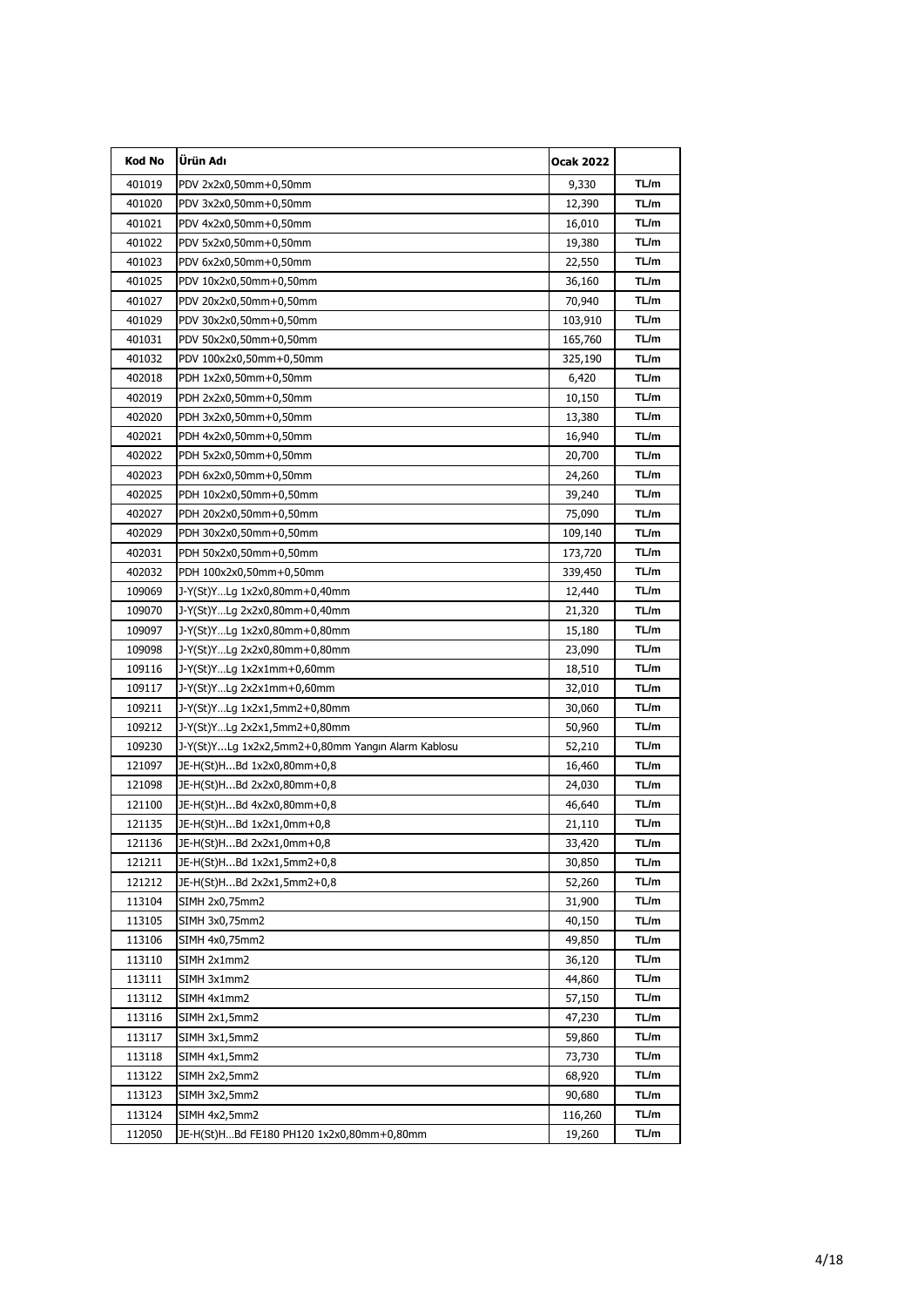| Kod No | Ürün Adı                                  | <b>Ocak 2022</b> |       |
|--------|-------------------------------------------|------------------|-------|
| 112051 | JE-H(St)HBd FE180 PH120 2x2x0,80mm+0,80mm | 29,050           | TL/m  |
| 112057 | JE-H(St)HBd FE180 PH120 1x2x1mm+0,80mm    | 23,510           | TL/m  |
| 112058 | JE-H(St)HBd FE180 PH120 2x2x1mm+0,80mm    | 37,420           | TL/m  |
| 112071 | JE-H(St)HBd FE180 PH120 1x2x1,5mm2+0,80mm | 34,230           | TL/m  |
| 112072 | JE-H(St)HBd FE180 PH120 2x2x1,5mm2+0,80mm | 58,400           | TL/m  |
| 112085 | JE-H(St)HBd FE180 PH120 1x2x1,5mm2+1,5mm2 | 45,130           | TL/m  |
| 112086 | JE-H(St)HBd FE180 PH120 2x2x1,5mm2+1,5mm2 | 73,920           | TL/m  |
| 112078 | JE-H(St)HBd FE180 PH120 1x2x2,5mm2+0,80mm | 53,940           | TL/m  |
| 101104 | LIHH FE180 PH120 2x0,75mm2                | 18,770           | TL/m  |
| 101122 | LIHH FE180 PH120 2x1mm2                   | 22,340           | TL/m  |
| 101140 | LIHH FE180 PH120 2x1,5mm2                 | 29,100           | TL/m  |
| 101158 | LIHH FE180 PH120 2x2,5mm2                 | 46,680           | TL/m  |
| 101105 | LIHH FE180 PH120 3x0,75mm2                | 25,120           | TL/m  |
| 101123 | LIHH FE180 PH120 3x1mm2                   | 30,410           | TL/m  |
| 101141 | LIHH FE180 PH120 3x1,5mm2                 | 40,560           | TL/m  |
| 101159 | LIHH FE180 PH120 3x2,5mm2                 | 67,500           | TL/m  |
| 103104 | LIH(St)H FE180 PH120 2x0,75mm2            | 22,360           | TL/m  |
| 103122 | LIH(St)H FE180 PH120 2x1mm2               | 26,270           | TL/m  |
| 103140 | LIH(St)H FE180 PH120 2x1,5mm2             | 33,750           | TL/m  |
| 103158 | LIH(St)H FE180 PH120 2x2,5mm2             | 50,610           | TL/m  |
| 103105 | LIH(St)H FE180 PH120 3x0,75mm2            | 28,790           | TL/m  |
| 103123 | LIH(St)H FE180 PH120 3x1mm2               | 34,580           | TL/m  |
| 103141 | LIH(St)H FE180 PH120 3x1,5mm2             | 45,020           | TL/m  |
| 103159 | LIH(St)H FE180 PH120 3x2,5mm2             | 72,580           | TL/m  |
| 107104 | LIH(St)H Tp FE180 PH120 2x2x0,75mm2       | 40,230           | TL/m  |
| 102104 | LIHCH FE180 PH120 2x0,75mm2               | 24,820           | TL/m  |
| 102105 | LIHCH FE180 PH120 3x0,75mm2               | 31,420           | TL/m  |
| 102106 | LIHCH FE180 PH120 4x0,75mm2               | 38,720           | TL/m  |
| 102108 | LIHCH FE180 PH120 6x0,75mm2               | 58,610           | TL/m  |
| 102109 | LIHCH FE180 PH120 7x0,75mm2               | 63,740           | TL/m  |
| 102122 | LIHCH FE180 PH120 2x1mm2                  | 27,840           | TL/m  |
| 102123 | LIHCH FE180 PH120 3x1mm2                  | 37,390           | TL/m  |
| 102124 | LIHCH FE180 PH120 4x1mm2                  | 46,730           | TL/m  |
| 102126 | LIHCH FE180 PH120 6x1mm2                  | 70,320           | TL/m  |
| 10212/ | LIHCH FE180 PH120 7x1mm2                  | 77,230           | I L/m |
| 102140 | LIHCH FE180 PH120 2x1,5mm2                | 35,720           | TL/m  |
| 102141 | LIHCH FE180 PH120 3x1,5mm2                | 48,730           | TL/m  |
| 102142 | LIHCH FE180 PH120 4x1,5mm2                | 60,780           | TL/m  |
| 102144 | LIHCH FE180 PH120 6x1,5mm2                | 93,920           | TL/m  |
| 102145 | LIHCH FE180 PH120 7x1,5mm2                | 103,450          | TL/m  |
| 102158 | LIHCH FE180 PH120 2x2,5mm2                | 54,230           | TL/m  |
| 102159 | LIHCH FE180 PH120 3x2,5mm2                | 76,830           | TL/m  |
| 102160 | LIHCH FE180 PH120 4x2,5mm2                | 98,270           | TL/m  |
| 102162 | LIHCH FE180 PH120 6x2,5mm2                | 142,020          | TL/m  |
| 102163 | LIHCH FE180 PH120 7x2,5mm2                | 161,060          | TL/m  |
| 201050 | LIYY 2x0,22mm2                            | 5,610            | TL/m  |
| 201051 | LIYY 3x0,22mm2                            | 8,190            | TL/m  |
| 201052 | LIYY 4x0,22mm2                            | 10,260           | TL/m  |
| 201053 | LIYY 5x0,22mm2                            | 12,620           | TL/m  |
| 201054 | LIYY 6x0,22mm2                            | 14,950           | TL/m  |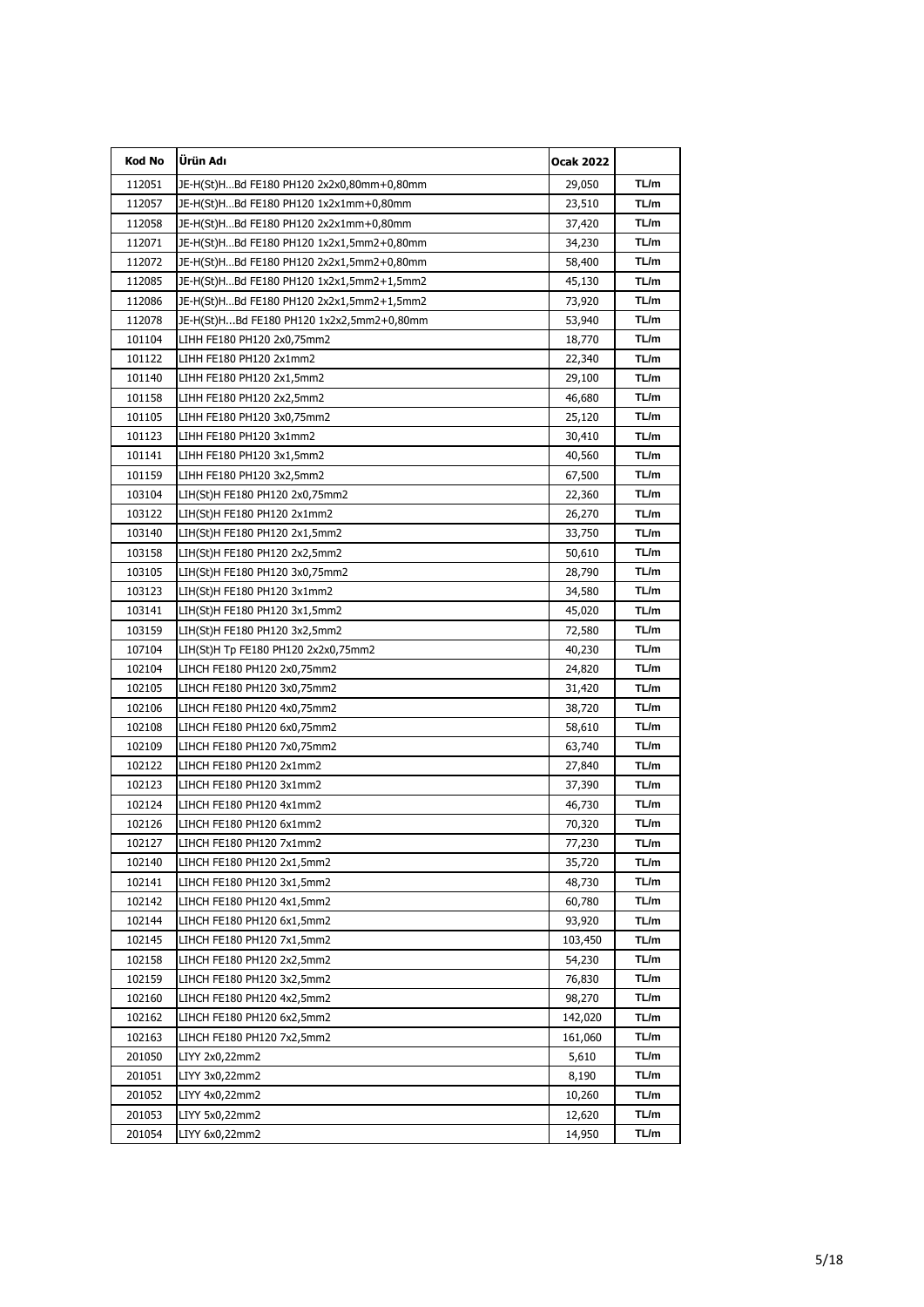| <b>Kod No</b> | Ürün Adı        | <b>Ocak 2022</b> |       |
|---------------|-----------------|------------------|-------|
| 201055        | LIYY 7x0,22mm2  | 17,080           | TL/m  |
| 201056        | LIYY 8x0,22mm2  | 19,140           | TL/m  |
| 201058        | LIYY 10x0,22mm2 | 23,650           | TL/m  |
| 201060        | LIYY 12x0,22mm2 | 28,180           | TL/m  |
| 201086        | LIYY 2x0,50mm2  | 10,480           | TL/m  |
| 201087        | LIYY 3x0,50mm2  | 15,100           | TL/m  |
| 201088        | LIYY 4x0,50mm2  | 19,870           | TL/m  |
| 201089        | LIYY 5x0,50mm2  | 24,270           | TL/m  |
| 201090        | LIYY 6x0,50mm2  | 28,370           | TL/m  |
| 201091        | LIYY 7x0,50mm2  | 32,280           | TL/m  |
| 201092        | LIYY 8x0,50mm2  | 35,920           | TL/m  |
| 201094        | LIYY 10x0,50mm2 | 43,610           | TL/m  |
| 201096        | LIYY 12x0,50mm2 | 50,760           | TL/m  |
| 201104        | LIYY 2x0,75mm2  | 13,880           | TL/m  |
| 201105        | LIYY 3x0,75mm2  | 20,610           | TL/m  |
| 201106        | LIYY 4x0,75mm2  | 26,920           | TL/m  |
| 201107        | LIYY 5x0,75mm2  | 33,150           | TL/m  |
| 201108        | LIYY 6x0,75mm2  | 39,050           | TL/m  |
| 201109        | LIYY 7x0,75mm2  | 44,640           | TL/m  |
| 201110        | LIYY 8x0,75mm2  | 49,130           | TL/m  |
| 201112        | LIYY 10x0,75mm2 | 61,360           | TL/m  |
| 201114        | LIYY 12x0,75mm2 | 71,950           | TL/m  |
| 201122        | LIYY 2x1mm2     | 17,460           | TL/m  |
| 201123        | LIYY 3x1mm2     | 25,810           | TL/m  |
| 201124        | LIYY 4x1mm2     | 32,860           | TL/m  |
| 201125        | LIYY 5x1mm2     | 41,890           | TL/m  |
| 201126        | LIYY 6x1mm2     | 49,380           | TL/m  |
| 201127        | LIYY 7x1mm2     | 56,870           | TL/m  |
| 201128        | LIYY 8x1mm2     | 64,310           | TL/m  |
| 201130        | LIYY 10x1mm2    | 79,320           | TL/m  |
| 201132        | LIYY 12x1mm2    | 94,000           | TL/m  |
| 201140        | LIYY 2x1,5mm2   | 23,910           | TL/m  |
| 201141        | LIYY 3x1,5mm2   | 35,120           | TL/m  |
| 201142        | LIYY 4x1,5mm2   | 45,300           | TL/m  |
| 201143        | LIYY 5x1,5mm2   | 57,670           | I L/m |
| 201144        | LIYY 6x1,5mm2   | 68,810           | TL/m  |
| 201145        | LIYY 7x1,5mm2   | 79,060           | TL/m  |
| 201146        | LIYY 8x1,5mm2   | 89,330           | TL/m  |
| 201148        | LIYY 10x1,5mm2  | 110,400          | TL/m  |
| 201150        | LIYY 12x1,5mm2  | 131,670          | TL/m  |
| 201158        | LIYY 2x2,5mm2   | 38,590           | TL/m  |
| 201159        | LIYY 3x2,5mm2   | 56,340           | TL/m  |
| 201160        | LIYY 4x2,5mm2   | 74,620           | TL/m  |
| 201161        | LIYY 5x2,5mm2   | 92,580           | TL/m  |
| 201162        | LIYY 6x2,5mm2   | 110,410          | TL/m  |
| 201163        | LIYY 7x2,5mm2   | 127,950          | TL/m  |
| 201164        | LIYY 8x2,5mm2   | 145,410          | TL/m  |
| 201166        | LIYY 10x2,5mm2  | 180,280          | TL/m  |
| 201168        | LIYY 12x2,5mm2  | 215,150          | TL/m  |
| 202050        | LIHH 2x0,22mm2  | 7,560            | TL/m  |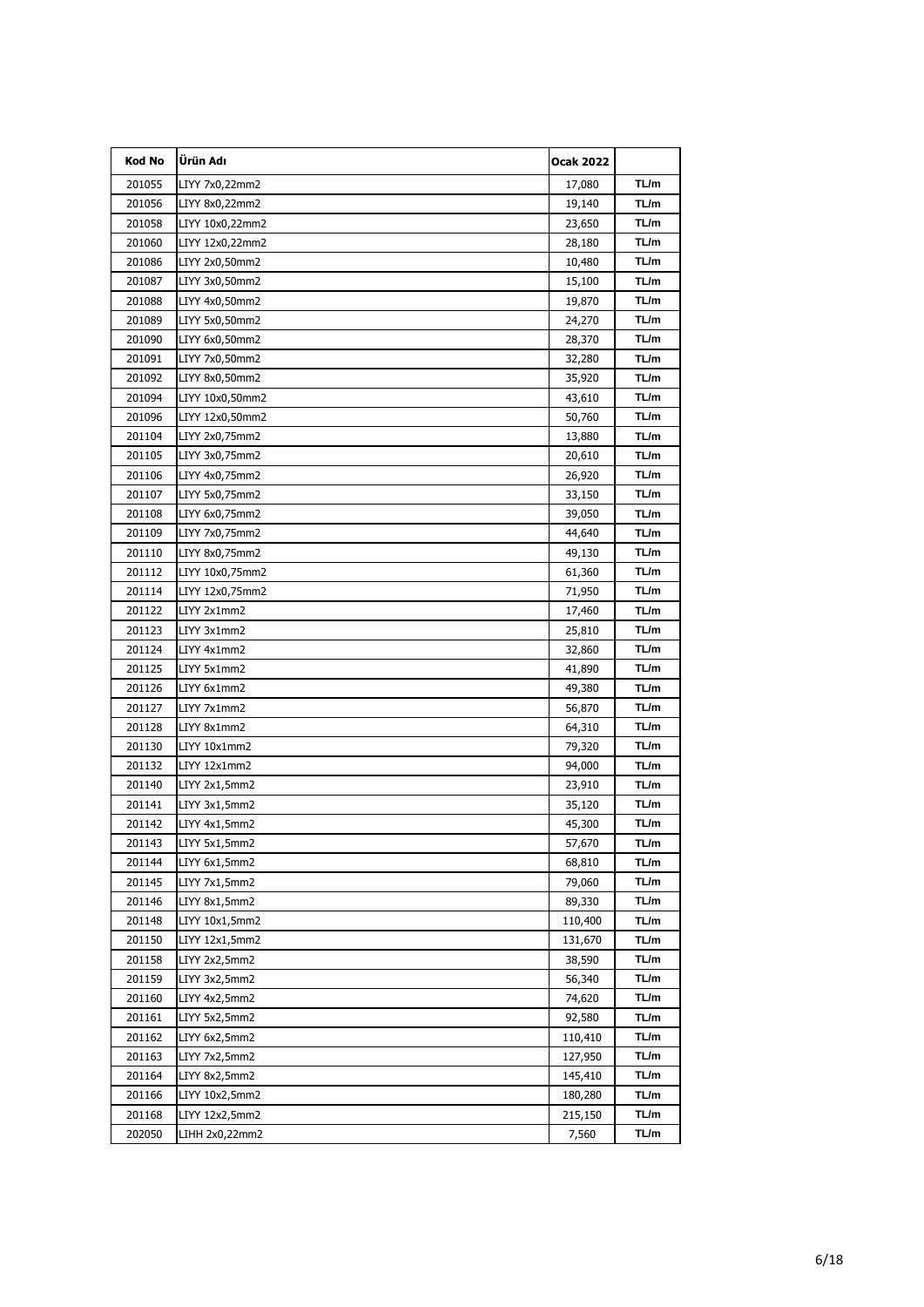| Kod No | Ürün Adı        | <b>Ocak 2022</b> |       |
|--------|-----------------|------------------|-------|
| 202051 | LIHH 3x0,22mm2  | 9,950            | TL/m  |
| 202052 | LIHH 4x0,22mm2  | 11,950           | TL/m  |
| 202053 | LIHH 5x0,22mm2  | 13,910           | TL/m  |
| 202054 | LIHH 6x0,22mm2  | 16,770           | TL/m  |
| 202055 | LIHH 7x0,22mm2  | 17,940           | TL/m  |
| 202056 | LIHH 8x0,22mm2  | 21,040           | TL/m  |
| 202058 | LIHH 10x0,22mm2 | 24,570           | TL/m  |
| 202060 | LIHH 12x0,22mm2 | 29,170           | TL/m  |
| 202086 | LIHH 2x0,50mm2  | 12,660           | TL/m  |
| 202087 | LIHH 3x0,50mm2  | 16,990           | TL/m  |
| 202088 | LIHH 4x0,50mm2  | 21,240           | TL/m  |
| 202089 | LIHH 5x0,50mm2  | 25,830           | TL/m  |
| 202090 | LIHH 6x0,50mm2  | 29,980           | TL/m  |
| 202091 | LIHH 7x0,50mm2  | 34,040           | TL/m  |
| 202092 | LIHH 8x0,50mm2  | 37,720           | TL/m  |
| 202094 | LIHH 10x0,50mm2 | 48,050           | TL/m  |
| 202096 | LIHH 12x0,50mm2 | 53,610           | TL/m  |
| 202104 | LIHH 2x0,75mm2  | 17,130           | TL/m  |
| 202105 | LIHH 3x0,75mm2  | 21,760           | TL/m  |
| 202106 | LIHH 4x0,75mm2  | 27,900           | TL/m  |
| 202107 | LIHH 5x0,75mm2  | 33,770           | TL/m  |
| 202108 | LIHH 6x0,75mm2  | 40,270           | TL/m  |
| 202109 | LIHH 7x0,75mm2  | 45,420           | TL/m  |
| 202110 | LIHH 8x0,75mm2  | 50,640           | TL/m  |
| 202112 | LIHH 10x0,75mm2 | 68,340           | TL/m  |
| 202114 | LIHH 12x0,75mm2 | 74,160           | TL/m  |
| 202122 | LIHH 2x1mm2     | 19,740           | TL/m  |
| 202123 | LIHH 3x1mm2     | 26,570           | TL/m  |
| 202124 | LIHH 4x1mm2     | 33,370           | TL/m  |
| 202125 | LIHH 5x1mm2     | 43,080           | TL/m  |
| 202126 | LIHH 6x1mm2     | 51,800           | TL/m  |
| 202127 | LIHH 7x1mm2     | 58,760           | TL/m  |
| 202128 | LIHH 8x1mm2     | 66,330           | TL/m  |
| 202130 | LIHH 10x1mm2    | 87,270           | TL/m  |
| 202132 | LIHH 12x1mm2    | 95,780           | I L/m |
| 202140 | LIHH 2x1,5mm2   | 26,430           | TL/m  |
| 202141 | LIHH 3x1,5mm2   | 35,790           | TL/m  |
| 202142 | LIHH 4x1,5mm2   | 46,080           | TL/m  |
| 202143 | LIHH 5x1,5mm2   | 60,030           | TL/m  |
| 202144 | LIHH 6x1,5mm2   | 71,690           | TL/m  |
| 202145 | LIHH 7x1,5mm2   | 81,410           | TL/m  |
| 202146 | LIHH 8x1,5mm2   | 93,050           | TL/m  |
| 202148 | LIHH 10x1,5mm2  | 120,850          | TL/m  |
| 202150 | LIHH 12x1,5mm2  | 137,570          | TL/m  |
| 202158 | LIHH 2x2,5mm2   | 39,360           | TL/m  |
| 202159 | LIHH 3x2,5mm2   | 57,400           | TL/m  |
| 202160 | LIHH 4x2,5mm2   | 75,890           | TL/m  |
| 202161 | LIHH 5x2,5mm2   | 94,180           | TL/m  |
| 202162 | LIHH 6x2,5mm2   | 112,370          | TL/m  |
| 202163 | LIHH 7x2,5mm2   | 130,200          | TL/m  |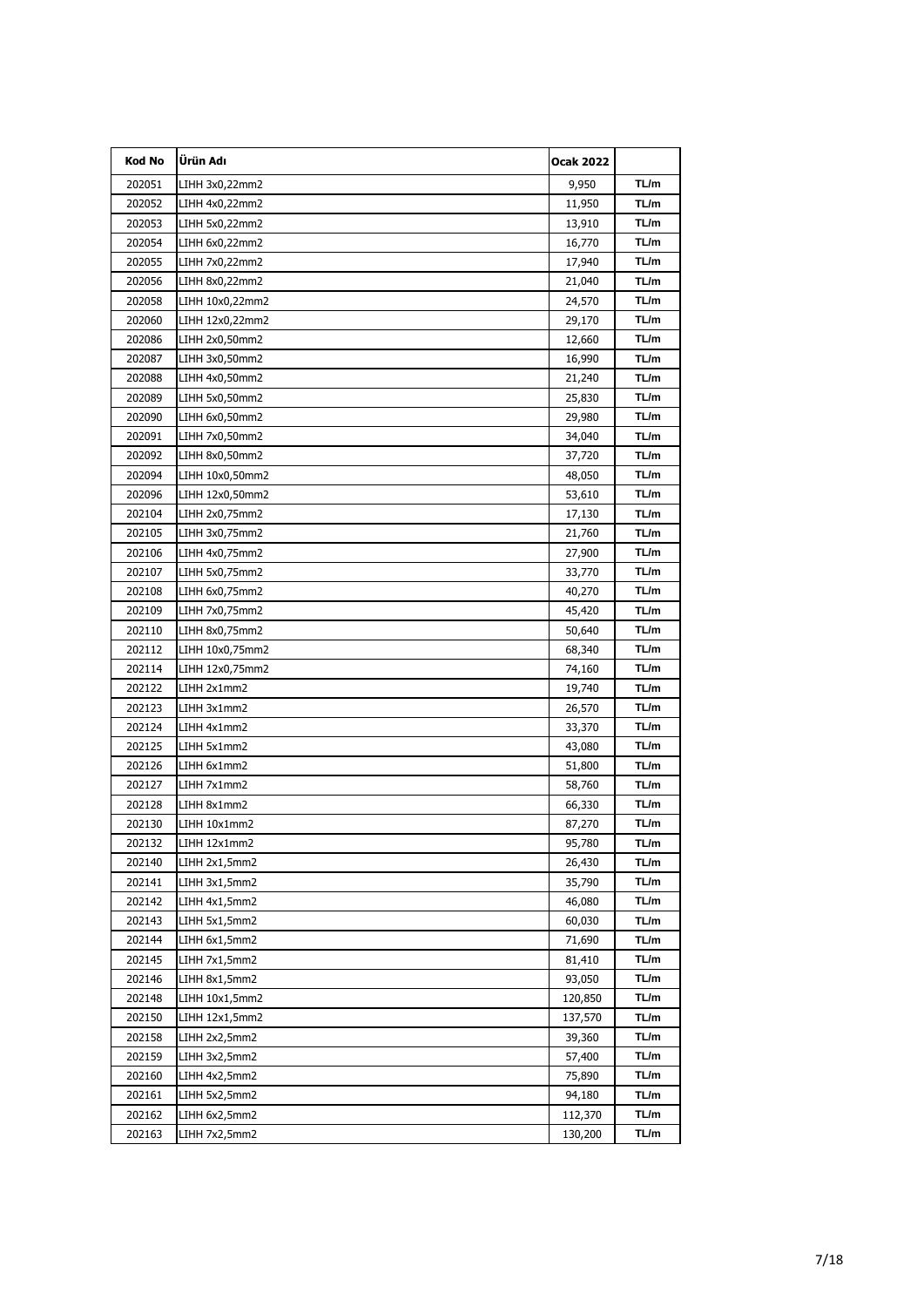| Kod No | Ürün Adı         | <b>Ocak 2022</b> |      |
|--------|------------------|------------------|------|
| 202164 | LIHH 8x2,5mm2    | 147,850          | TL/m |
| 202166 | LIHH 10x2,5mm2   | 183,460          | TL/m |
| 202168 | LIHH 12x2,5mm2   | 218,820          | TL/m |
| 203050 | LIYCY 2x0,22mm2  | 11,150           | TL/m |
| 203051 | LIYCY 3x0,22mm2  | 13,050           | TL/m |
| 203052 | LIYCY 4x0,22mm2  | 15,160           | TL/m |
| 203053 | LIYCY 5x0,22mm2  | 17,640           | TL/m |
| 203054 | LIYCY 6x0,22mm2  | 20,430           | TL/m |
| 203055 | LIYCY 7x0,22mm2  | 22,970           | TL/m |
| 203056 | LIYCY 8x0,22mm2  | 25,450           | TL/m |
| 203058 | LIYCY 10x0,22mm2 | 30,720           | TL/m |
| 203060 | LIYCY 12x0,22mm2 | 34,890           | TL/m |
| 203086 | LIYCY 2x0,50mm2  | 14,660           | TL/m |
| 203087 | LIYCY 3x0,50mm2  | 18,940           | TL/m |
| 203088 | LIYCY 4x0,50mm2  | 24,220           | TL/m |
| 203089 | LIYCY 5x0,50mm2  | 28,690           | TL/m |
| 203090 | LIYCY 6x0,50mm2  | 33,440           | TL/m |
| 203091 | LIYCY 7x0,50mm2  | 37,970           | TL/m |
| 203092 | LIYCY 8x0,50mm2  | 42,460           | TL/m |
| 203094 | LIYCY 10x0,50mm2 | 51,970           | TL/m |
| 203096 | LIYCY 12x0,50mm2 | 61,180           | TL/m |
| 203104 | LIYCY 2x0,75mm2  | 18,840           | TL/m |
| 203105 | LIYCY 3x0,75mm2  | 24,880           | TL/m |
| 203106 | LIYCY 4x0,75mm2  | 31,420           | TL/m |
| 203107 | LIYCY 5x0,75mm2  | 38,410           | TL/m |
| 203108 | LIYCY 6x0,75mm2  | 44,650           | TL/m |
| 203109 | LIYCY 7x0,75mm2  | 50,470           | TL/m |
| 203110 | LIYCY 8x0,75mm2  | 56,590           | TL/m |
| 203112 | LIYCY 10x0,75mm2 | 69,560           | TL/m |
| 203114 | LIYCY 12x0,75mm2 | 82,370           | TL/m |
| 203122 | LIYCY 2x1mm2     | 22,670           | TL/m |
| 203123 | LIYCY 3x1mm2     | 30,370           | TL/m |
| 203124 | LIYCY 4x1mm2     | 38,710           | TL/m |
| 203125 | LIYCY 5x1mm2     | 46,920           | TL/m |
| 203126 | LIYCY 6x1mm2     | 55,450           | ∣L/m |
| 203127 | LIYCY 7x1mm2     | 63,160           | TL/m |
| 203128 | LIYCY 8x1mm2     | 71,910           | TL/m |
| 203130 | LIYCY 10x1mm2    | 87,610           | TL/m |
| 203132 | LIYCY 12x1mm2    | 102,170          | TL/m |
| 203140 | LIYCY 2x1,5mm2   | 30,090           | TL/m |
| 203141 | LIYCY 3x1,5mm2   | 40,190           | TL/m |
| 203142 | LIYCY 4x1,5mm2   | 51,210           | TL/m |
| 203143 | LIYCY 5x1,5mm2   | 65,190           | TL/m |
| 203144 | LIYCY 6x1,5mm2   | 77,120           | TL/m |
| 203145 | LIYCY 7x1,5mm2   | 84,840           | TL/m |
| 203146 | LIYCY 8x1,5mm2   | 97,750           | TL/m |
| 203148 | LIYCY 10x1,5mm2  | 119,710          | TL/m |
| 203150 | LIYCY 12x1,5mm2  | 146,600          | TL/m |
| 203158 | LIYCY 2x2,5mm2   | 42,990           | TL/m |
| 203159 | LIYCY 3x2,5mm2   | 59,300           | TL/m |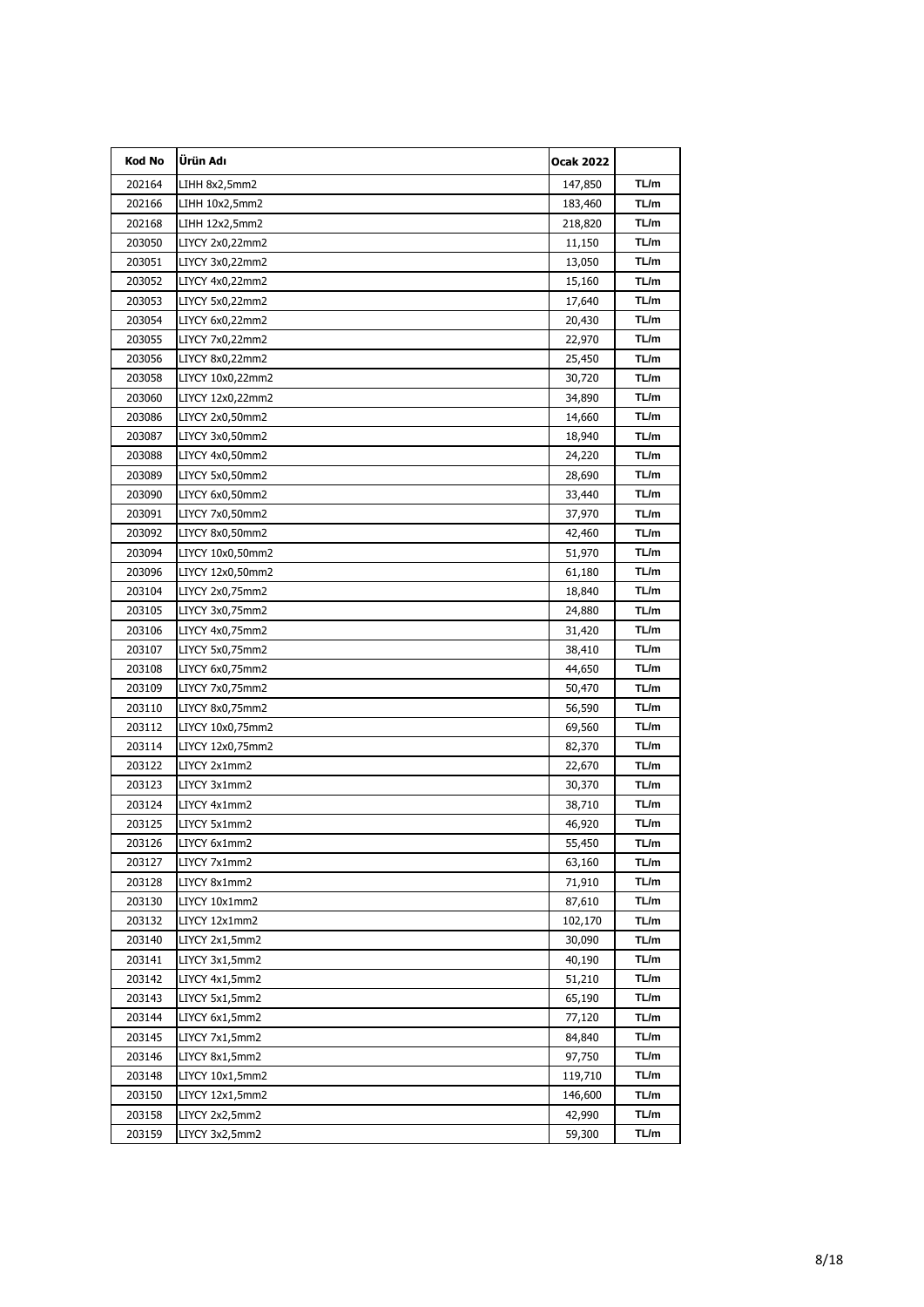| Kod No | Ürün Adı         | <b>Ocak 2022</b> |       |
|--------|------------------|------------------|-------|
| 203160 | LIYCY 4x2,5mm2   | 74,890           | TL/m  |
| 203161 | LIYCY 5x2,5mm2   | 100,030          | TL/m  |
| 203162 | LIYCY 6x2,5mm2   | 118,520          | TL/m  |
| 203163 | LIYCY 7x2,5mm2   | 136,990          | TL/m  |
| 203164 | LIYCY 8x2,5mm2   | 155,630          | TL/m  |
| 203166 | LIYCY 10x2,5mm2  | 193,110          | TL/m  |
| 203168 | LIYCY 12x2,5mm2  | 228,270          | TL/m  |
| 204050 | LIHCH 2x0,22mm2  | 12,480           | TL/m  |
| 204051 | LIHCH 3x0,22mm2  | 14,980           | TL/m  |
| 204052 | LIHCH 4x0,22mm2  | 17,100           | TL/m  |
| 204053 | LIHCH 5x0,22mm2  | 19,650           | TL/m  |
| 204054 | LIHCH 6x0,22mm2  | 22,590           | TL/m  |
| 204055 | LIHCH 7x0,22mm2  | 24,990           | TL/m  |
| 204056 | LIHCH 8x0,22mm2  | 27,810           | TL/m  |
| 204058 | LIHCH 10x0,22mm2 | 33,020           | TL/m  |
| 204060 | LIHCH 12x0,22mm2 | 37,440           | TL/m  |
| 204086 | LIHCH 2x0,50mm2  | 16,340           | TL/m  |
| 204087 | LIHCH 3x0,50mm2  | 21,540           | TL/m  |
| 204088 | LIHCH 4x0,50mm2  | 25,890           | TL/m  |
| 204089 | LIHCH 5x0,50mm2  | 31,760           | TL/m  |
| 204090 | LIHCH 6x0,50mm2  | 35,520           | TL/m  |
| 204091 | LIHCH 7x0,50mm2  | 41,140           | TL/m  |
| 204092 | LIHCH 8x0,50mm2  | 43,980           | TL/m  |
| 204094 | LIHCH 10x0,50mm2 | 54,400           | TL/m  |
| 204096 | LIHCH 12x0,50mm2 | 65,240           | TL/m  |
| 204104 | LIHCH 2x0,75mm2  | 20,250           | TL/m  |
| 204105 | LIHCH 3x0,75mm2  | 25,980           | TL/m  |
| 204106 | LIHCH 4x0,75mm2  | 31,900           | TL/m  |
| 204107 | LIHCH 5x0,75mm2  | 39,780           | TL/m  |
| 204108 | LIHCH 6x0,75mm2  | 45,630           | TL/m  |
| 204109 | LIHCH 7x0,75mm2  | 51,540           | TL/m  |
| 204110 | LIHCH 8x0,75mm2  | 59,180           | TL/m  |
| 204112 | LIHCH 10x0,75mm2 | 73,920           | TL/m  |
| 204114 | LIHCH 12x0,75mm2 | 87,090           | TL/m  |
| 204122 | LIHCH 2x1mm2     | 23,780           | I L/m |
| 204123 | LIHCH 3x1mm2     | 30,900           | TL/m  |
| 204124 | LIHCH 4x1mm2     | 39,710           | TL/m  |
| 204125 | LIHCH 5x1mm2     | 50,550           | TL/m  |
| 204126 | LIHCH 6x1mm2     | 57,720           | TL/m  |
| 204127 | LIHCH 7x1mm2     | 64,610           | TL/m  |
| 204128 | LIHCH 8x1mm2     | 73,450           | TL/m  |
| 204130 | LIHCH 10x1mm2    | 92,160           | TL/m  |
| 204132 | LIHCH 12x1mm2    | 106,880          | TL/m  |
| 204140 | LIHCH 2x1,5mm2   | 30,390           | TL/m  |
| 204141 | LIHCH 3x1,5mm2   | 40,530           | TL/m  |
| 204142 | LIHCH 4x1,5mm2   | 51,690           | TL/m  |
| 204143 | LIHCH 5x1,5mm2   | 69,830           | TL/m  |
| 204144 | LIHCH 6x1,5mm2   | 77,670           | TL/m  |
| 204145 | LIHCH 7x1,5mm2   | 85,420           | TL/m  |
| 204146 | LIHCH 8x1,5mm2   | 98,650           | TL/m  |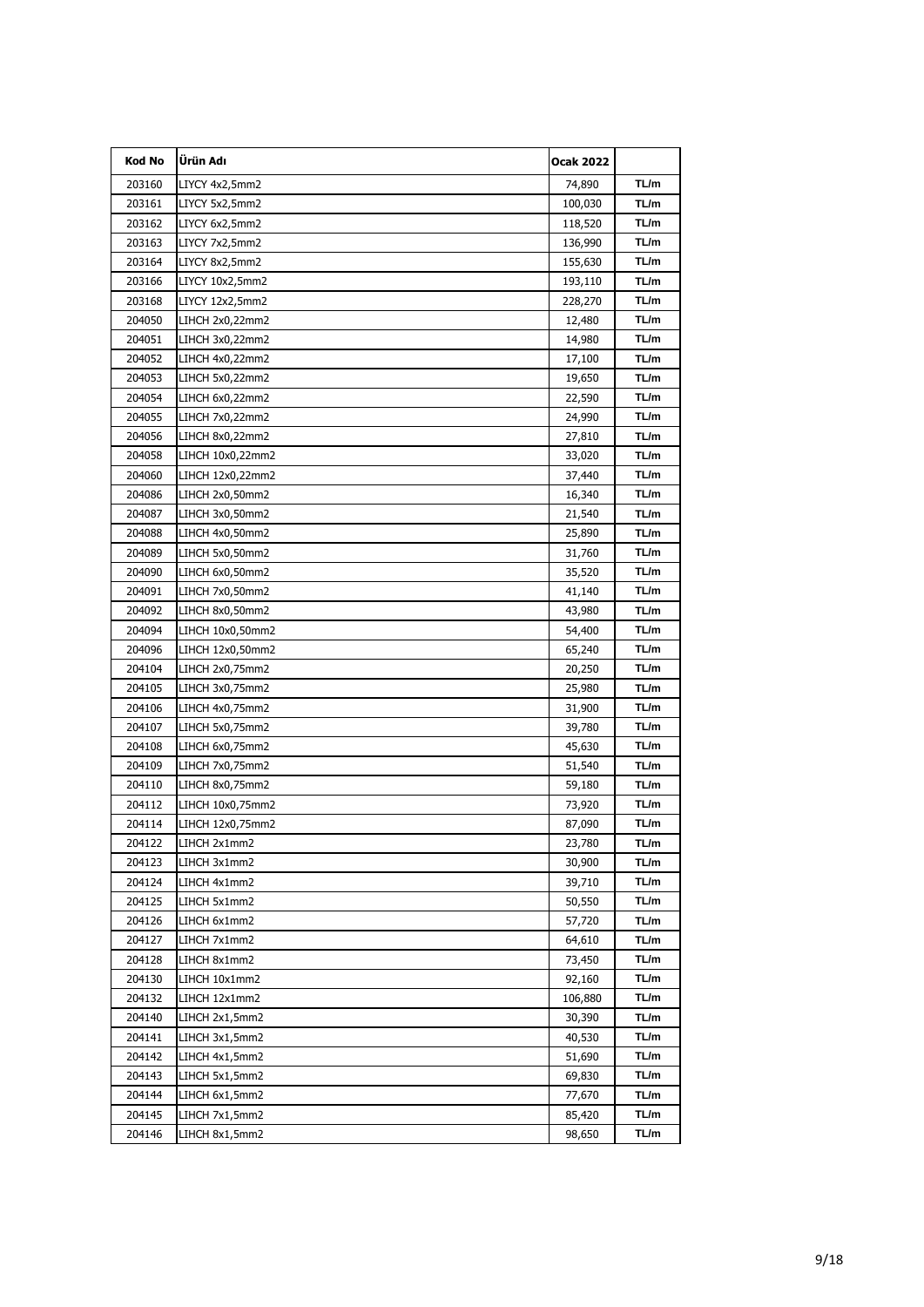| Kod No | Ürün Adı                         | <b>Ocak 2022</b> |      |
|--------|----------------------------------|------------------|------|
| 204148 | LIHCH 10x1,5mm2                  | 122,950          | TL/m |
| 204150 | LIHCH 12x1,5mm2                  | 154,010          | TL/m |
| 204158 | LIHCH 2x2,5mm2                   | 43,370           | TL/m |
| 204159 | LIHCH 3x2,5mm2                   | 59,940           | TL/m |
| 204160 | LIHCH 4x2,5mm2                   | 75,340           | TL/m |
| 204161 | LIHCH 5x2,5mm2                   | 105,340          | TL/m |
| 204162 | LIHCH 6x2,5mm2                   | 124,950          | TL/m |
| 204163 | LIHCH 7x2,5mm2                   | 144,050          | TL/m |
| 204164 | LIHCH 8x2,5mm2                   | 162,660          | TL/m |
| 204166 | LIHCH 10x2,5mm2                  | 201,280          | TL/m |
| 204168 | LIHCH 12x2,5mm2                  | 237,400          | TL/m |
| 204183 | LIHCH 4x4mm2                     | 140,390          | TL/m |
| 205050 | LIY(St)Y 2x0,22mm2 + 0,22mm2     | 8,340            | TL/m |
| 205051 | LIY(St)Y 3x0,22mm2 + 0,22mm2     | 10,720           | TL/m |
| 205052 | $LIY(St)Y 4x0, 22mm2 + 0, 22mm2$ | 12,780           | TL/m |
| 205053 | LIY(St)Y 5x0,22mm2 + 0,22mm2     | 15,140           | TL/m |
| 205054 | LIY(St)Y 6x0,22mm2 + 0,22mm2     | 17,730           | TL/m |
| 205055 | LIY(St)Y 7x0,22mm2 + 0,22mm2     | 19,580           | TL/m |
| 205056 | LIY(St)Y 8x0,22mm2 + 0,22mm2     | 21,780           | TL/m |
| 205058 | LIY(St)Y 10x0,22mm2 + 0,22mm2    | 26,560           | TL/m |
| 205060 | LIY(St)Y 12x0,22mm2 + 0,22mm2    | 30,510           | TL/m |
| 205086 | LIY(St)Y 2x0,50mm2 + 0,22mm2     | 12,440           | TL/m |
| 205087 | LIY(St)Y 3x0,50mm2 + 0,22mm2     | 16,870           | TL/m |
| 205088 | LIY(St)Y 4x0,50mm2 + 0,22mm2     | 21,320           | TL/m |
| 205089 | $LIY(St)Y 5x0,50mm2 + 0,22mm2$   | 25,830           | TL/m |
| 205090 | LIY(St)Y 6x0,50mm2 + 0,22mm2     | 30,260           | TL/m |
| 205091 | LIY(St)Y 7x0,50mm2 + 0,22mm2     | 34,510           | TL/m |
| 205092 | LIY(St)Y 8x0,50mm2 + 0,22mm2     | 38,270           | TL/m |
| 205094 | LIY(St)Y 10x0,50mm2 + 0,22mm2    | 46,660           | TL/m |
| 205096 | LIY(St)Y 12x0,50mm2 + 0,22mm2    | 54,470           | TL/m |
| 205104 | LIY(St)Y 2x0,75mm2 + 0,50mm2     | 17,690           | TL/m |
| 205105 | LIY(St)Y 3x0,75mm2 + 0,50mm2     | 23,590           | TL/m |
| 205106 | LIY(St)Y 4x0,75mm2 + 0,50mm2     | 29,780           | TL/m |
| 205107 | LIY(St)Y 5x0,75mm2 + 0,50mm2     | 37,240           | TL/m |
| 205108 | LIY(St)Y 6x0,75mm2 + 0,50mm2     | 41,990           | ∣L/m |
| 205109 | LIY(St)Y 7x0,75mm2 + 0,50mm2     | 47,200           | TL/m |
| 205110 | LIY(St)Y 8x0,75mm2 + 0,50mm2     | 53,170           | TL/m |
| 205112 | LIY(St)Y 10x0,75mm2 + 0,50mm2    | 67,780           | TL/m |
| 205114 | LIY(St)Y 12x0,75mm2 + 0,50mm2    | 80,840           | TL/m |
| 205122 | $LIY(St)Y 2x1mm2 + 0,50mm2$      | 22,170           | TL/m |
| 205123 | LIY(St)Y 3x1mm2 + 0,50mm2        | 29,420           | TL/m |
| 205124 | LIY(St)Y 4x1mm2 + 0,50mm2        | 36,510           | TL/m |
| 205125 | LIY(St)Y 5x1mm2 + 0,50mm2        | 44,480           | TL/m |
| 205126 | LIY(St)Y 6x1mm2 + 0,50mm2        | 52,600           | TL/m |
| 205127 | LIY(St)Y 7x1mm2 + 0,50mm2        | 60,450           | TL/m |
| 205128 | $LIY(St)Y 8x1mm2 + 0,50mm2$      | 68,200           | TL/m |
| 205130 | LIY(St)Y 10x1mm2 + 0,50mm2       | 84,260           | TL/m |
| 205132 | LIY(St)Y 12x1mm2 + 0,50mm2       | 99,920           | TL/m |
| 205140 | LIY(St)Y 2x1,5mm2 + 0,50mm2      | 27,610           | TL/m |
| 205141 | LIY(St)Y 3x1,5mm2 + 0,50mm2      | 37,140           | TL/m |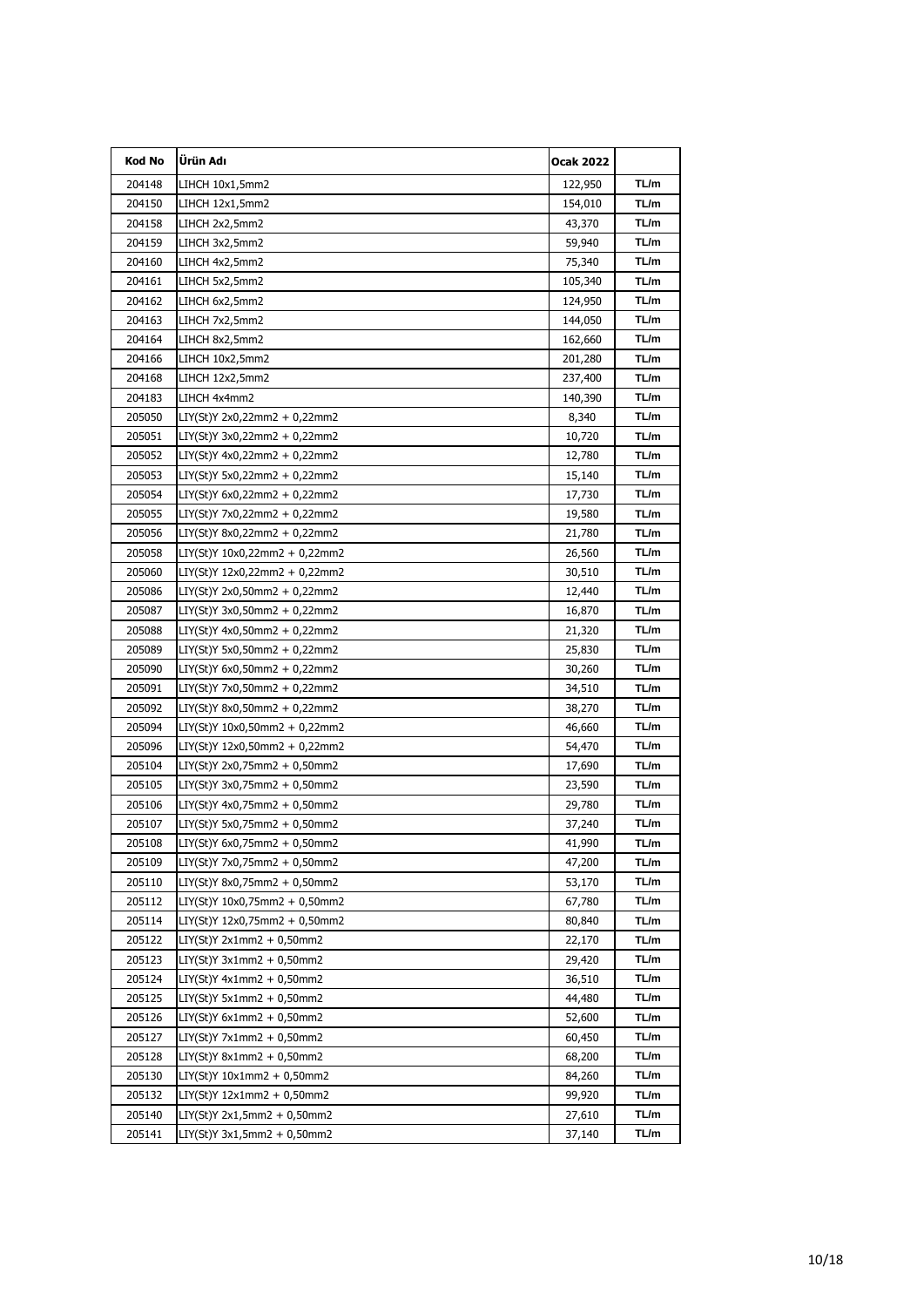| Kod No           | Ürün Adı                                                   | <b>Ocak 2022</b> |              |
|------------------|------------------------------------------------------------|------------------|--------------|
| 205142           | LIY(St)Y 4x1,5mm2 + 0,50mm2                                | 48,360           | TL/m         |
| 205143           | $LIY(St)Y 5x1,5mm2 + 0,50mm2$                              | 62,100           | TL/m         |
| 205144           | $LIY(St)Y 6x1, 5mm2 + 0, 50mm2$                            | 72,750           | TL/m         |
| 205145           | LIY(St)Y 7x1,5mm2 + 0,50mm2                                | 82,640           | TL/m         |
| 205146           | LIY(St)Y 8x1,5mm2 + 0,50mm2                                | 95,430           | TL/m         |
| 205148           | LIY(St)Y 10x1,5mm2 + 0,50mm2                               | 117,110          | TL/m         |
| 205150           | LIY(St)Y 12x1,5mm2 + 0,50mm2                               | 137,900          | TL/m         |
| 205158           | LIY(St)Y 2x2,5mm2 + 0,50mm2                                | 42,070           | TL/m         |
| 205159           | LIY(St)Y 3x2,5mm2 + 0,50mm2                                | 58,820           | TL/m         |
| 205160           | LIY(St)Y 4x2,5mm2 + 0,50mm2                                | 74,420           | TL/m         |
| 205161           | $LIY(St)Y 5x2,5mm2 + 0,50mm2$                              | 95,960           | TL/m         |
| 205162           | LIY(St)Y 6x2,5mm2 + 0,50mm2                                | 114,220          | TL/m         |
| 205163           | $LIY(St)Y 7x2,5mm2 + 0,50mm2$                              | 132,200          | TL/m         |
| 205164           | $LIY(St)Y 8x2,5mm2 + 0,50mm2$                              | 149,720          | TL/m         |
| 205166           | $LIY(St)Y 10x2,5mm2 + 0,50mm2$                             | 186,100          | TL/m         |
| 205168           | LIY(St)Y 12x2,5mm2 + 0,50mm2                               | 219,840          | TL/m         |
| 206050           | LIH(St)H 2x0,22mm2 + 0,22mm2                               | 9,660            | TL/m         |
| 206051           | LIH(St)H 3x0,22mm2 + 0,22mm2                               | 12,510           | TL/m         |
| 206052           | LIH(St)H 4x0,22mm2 + 0,22mm2                               | 14,330           | TL/m         |
| 206053           | LIH(St)H 5x0,22mm2 + 0,22mm2                               | 16,120           | TL/m         |
| 206054           | LIH(St)H 6x0,22mm2 + 0,22mm2                               | 19,190           | TL/m         |
| 206055           | LIH(St)H 7x0,22mm2 + 0,22mm2                               | 20,540           | TL/m         |
| 206056           | LIH(St)H 8x0,22mm2 + 0,22mm2                               | 24,180           | TL/m         |
| 206058           | LIH(St)H 10x0,22mm2 + 0,22mm2                              | 27,230           | TL/m         |
| 206060           | LIH(St)H 12x0,22mm2 + 0,22mm2                              | 31,790           | TL/m         |
| 206086           | LIH(St)H 2x0,50mm2 + 0,22mm2                               | 14,640           | TL/m         |
| 206087           | LIH(St)H 3x0,50mm2 + 0,22mm2                               | 18,600           | TL/m         |
| 206088           | LIH(St)H 4x0,50mm2 + 0,22mm2                               | 22,970           | TL/m         |
| 206089           | LIH(St)H 5x0,50mm2 + 0,22mm2                               | 27,340           | TL/m         |
| 206090           | LIH(St)H 6x0,50mm2 + 0,22mm2                               | 31,590           | TL/m         |
| 206091           | LIH(St)H 7x0,50mm2 + 0,22mm2                               | 36,500           | TL/m         |
| 206092           | LIH(St)H 8x0,50mm2 + 0,22mm2                               | 40,130           | TL/m         |
| 206094           | LIH(St)H 10x0,50mm2 + 0,22mm2                              | 48,260           | TL/m         |
| 206096           | LIH(St)H 12x0,50mm2 + 0,22mm2                              | 56,750           | TL/m         |
| 206104           | LIH(St)H 2x0,75mm2 + 0,50mm2                               | 19,490           | I L/m        |
| 206105           | LIH(St)H 3x0,75mm2 + 0,50mm2                               | 24,110           | TL/m         |
| 206106           | LIH(St)H 4x0,75mm2 + 0,50mm2                               | 30,300           | TL/m         |
| 206107           | LIH(St)H 5x0,75mm2 + 0,50mm2                               | 38,330           | TL/m         |
| 206108           | LIH(St)H 6x0,75mm2 + 0,50mm2                               | 42,820           | TL/m         |
| 206109           | LIH(St)H 7x0,75mm2 + 0,50mm2                               | 48,010           | TL/m         |
| 206110           | LIH(St)H 8x0,75mm2 + 0,50mm2                               | 54,110           | TL/m         |
| 206112           | LIH(St)H 10x0,75mm2 + 0,50mm2                              | 68,850           | TL/m         |
| 206114<br>206122 | LIH(St)H 12x0,75mm2 + 0,50mm2<br>LIH(St)H 2x1mm2 + 0,50mm2 | 82,210           | TL/m<br>TL/m |
|                  |                                                            | 22,860           |              |
| 206123           | LIH(St)H 3x1mm2 + 0,50mm2                                  | 30,060           | TL/m<br>TL/m |
| 206124<br>206125 | LIH(St)H 4x1mm2 + 0,50mm2<br>LIH(St)H 5x1mm2 + 0,50mm2     | 37,060           | TL/m         |
| 206126           |                                                            | 46,690           | TL/m         |
|                  | LIH(St)H 6x1mm2 + 0,50mm2                                  | 54,910           |              |
| 206127           | LIH(St)H 7x1mm2 + 0,50mm2                                  | 61,870           | TL/m         |
| 206128           | LIH(St)H 8x1mm2 + 0,50mm2                                  | 70,820           | TL/m         |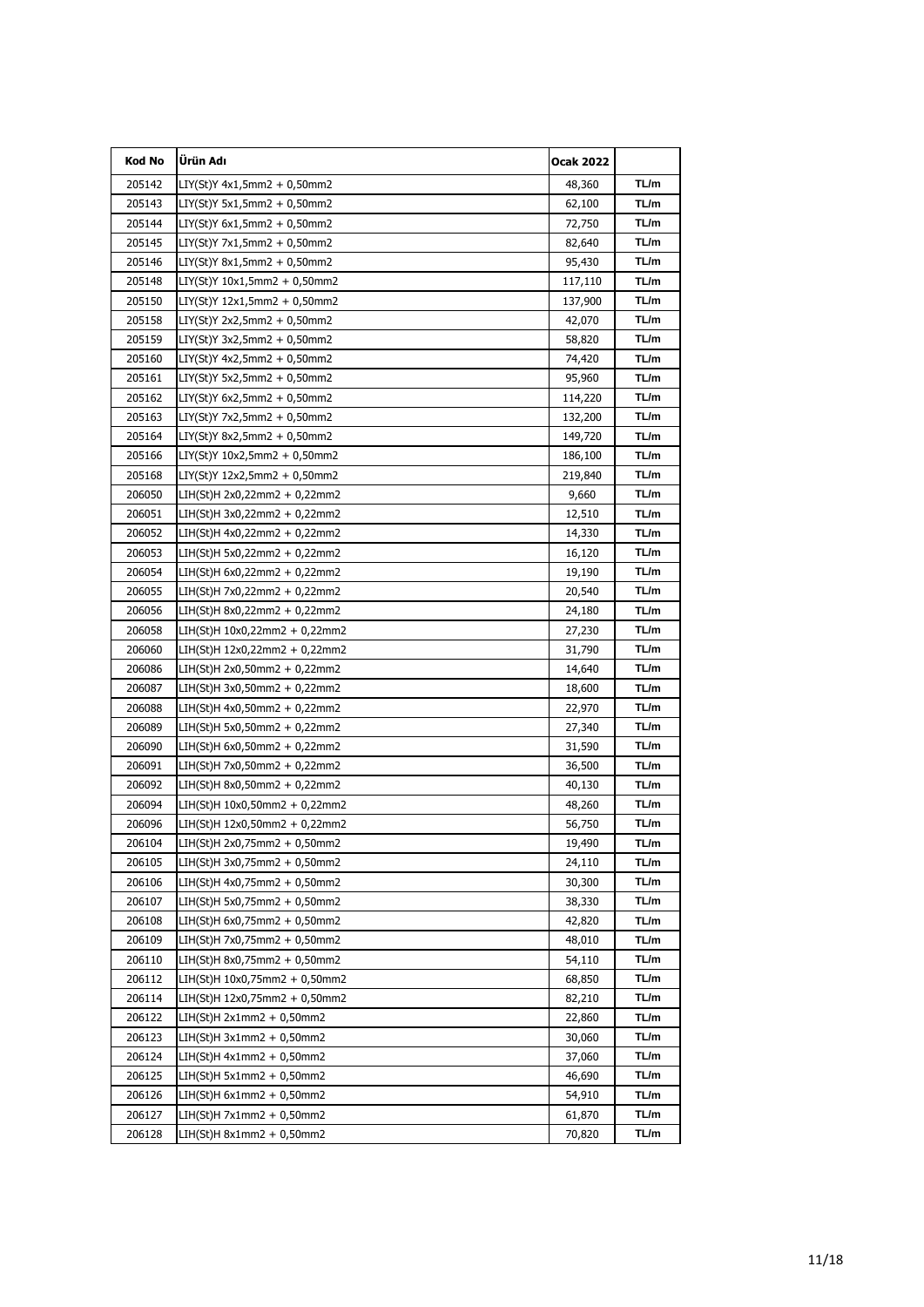| Kod No | Ürün Adı                      | Ocak 2022 |      |
|--------|-------------------------------|-----------|------|
| 206130 | LIH(St)H 10x1mm2 + 0,50mm2    | 90,780    | TL/m |
| 206132 | $LIH(St)H 12x1mm2 + 0,50mm2$  | 101,650   | TL/m |
| 206140 | LIH(St)H 2x1,5mm2 + 0,50mm2   | 28,150    | TL/m |
| 206141 | LIH(St)H 3x1,5mm2 + 0,50mm2   | 37,720    | TL/m |
| 206142 | LIH(St)H 4x1,5mm2 + 0,50mm2   | 49,200    | TL/m |
| 206143 | LIH(St)H 5x1,5mm2 + 0,50mm2   | 64,210    | TL/m |
| 206144 | LIH(St)H 6x1,5mm2 + 0,50mm2   | 74,170    | TL/m |
| 206145 | LIH(St)H 7x1,5mm2 + 0,50mm2   | 83,900    | TL/m |
| 206146 | LIH(St)H 8x1,5mm2 + 0,50mm2   | 97,390    | TL/m |
| 206148 | LIH(St)H 10x1,5mm2 + 0,50mm2  | 123,450   | TL/m |
| 206150 | LIH(St)H 12x1,5mm2 + 0,50mm2  | 144,530   | TL/m |
| 206158 | LIH(St)H 2x2,5mm2 + 0,50mm2   | 42,810    | TL/m |
| 206159 | LIH(St)H 3x2,5mm2 + 0,50mm2   | 59,600    | TL/m |
| 206160 | $LIH(St)H 4x2,5mm2 + 0,50mm2$ | 74,490    | TL/m |
| 206161 | LIH(St)H 5x2,5mm2 + 0,50mm2   | 98,090    | TL/m |
| 206162 | LIH(St)H 6x2,5mm2 + 0,50mm2   | 116,120   | TL/m |
| 206163 | LIH(St)H 7x2,5mm2 + 0,50mm2   | 134,600   | TL/m |
| 206164 | LIH(St)H 8x2,5mm2 + 0,50mm2   | 152,760   | TL/m |
| 206166 | LIH(St)H 10x2,5mm2 + 0,50mm2  | 189,540   | TL/m |
| 206168 | LIH(St)H 12x2,5mm2 + 0,50mm2  | 224,360   | TL/m |
| 207050 | LIY(St)CY 2x0,22mm2           | 11,510    | TL/m |
| 207051 | LIY(St)CY 3x0,22mm2           | 13,780    | TL/m |
| 207052 | LIY(St)CY 4x0,22mm2           | 16,260    | TL/m |
| 207053 | LIY(St)CY 5x0,22mm2           | 18,650    | TL/m |
| 207054 | LIY(St)CY 6x0,22mm2           | 21,170    | TL/m |
| 207055 | LIY(St)CY 7x0,22mm2           | 23,620    | TL/m |
| 207056 | LIY(St)CY 8x0,22mm2           | 26,020    | TL/m |
| 207058 | LIY(St)CY 10x0,22mm2          | 31,230    | TL/m |
| 207060 | LIY(St)CY 12x0,22mm2          | 35,600    | TL/m |
| 207086 | LIY(St)CY 2x0,50mm2           | 16,040    | TL/m |
| 207087 | LIY(St)CY 3x0,50mm2           | 20,140    | TL/m |
| 207088 | LIY(St)CY 4x0,50mm2           | 25,360    | TL/m |
| 207089 | LIY(St)CY 5x0,50mm2           | 30,240    | TL/m |
| 207090 | LIY(St)CY 6x0,50mm2           | 35,240    | TL/m |
| 207091 | LIY(St)CY 7x0,50mm2           | 39,660    | TL/m |
| 207092 | LIY(St)CY 8x0,50mm2           | 44,450    | TL/m |
| 207094 | LIY(St)CY 10x0,50mm2          | 53,860    | TL/m |
| 207096 | LIY(St)CY 12x0,50mm2          | 63,350    | TL/m |
| 207104 | LIY(St)CY 2x0,75mm2           | 19,220    | TL/m |
| 207105 | LIY(St)CY 3x0,75mm2           | 25,260    | TL/m |
| 207106 | LIY(St)CY 4x0,75mm2           | 32,310    | TL/m |
| 207107 | LIY(St)CY 5x0,75mm2           | 38,990    | TL/m |
| 207108 | LIY(St)CY 6x0,75mm2           | 45,320    | TL/m |
| 207109 | LIY(St)CY 7x0,75mm2           | 51,270    | TL/m |
| 207110 | LIY(St)CY 8x0,75mm2           | 57,700    | TL/m |
| 207112 | LIY(St)CY 10x0,75mm2          | 70,670    | TL/m |
| 207114 | LIY(St)CY 12x0,75mm2          | 83,720    | TL/m |
| 207122 | LIY(St)CY 2x1mm2              | 23,630    | TL/m |
| 207123 | LIY(St)CY 3x1mm2              | 31,560    | TL/m |
| 207124 | LIY(St)CY 4x1mm2              | 39,370    | TL/m |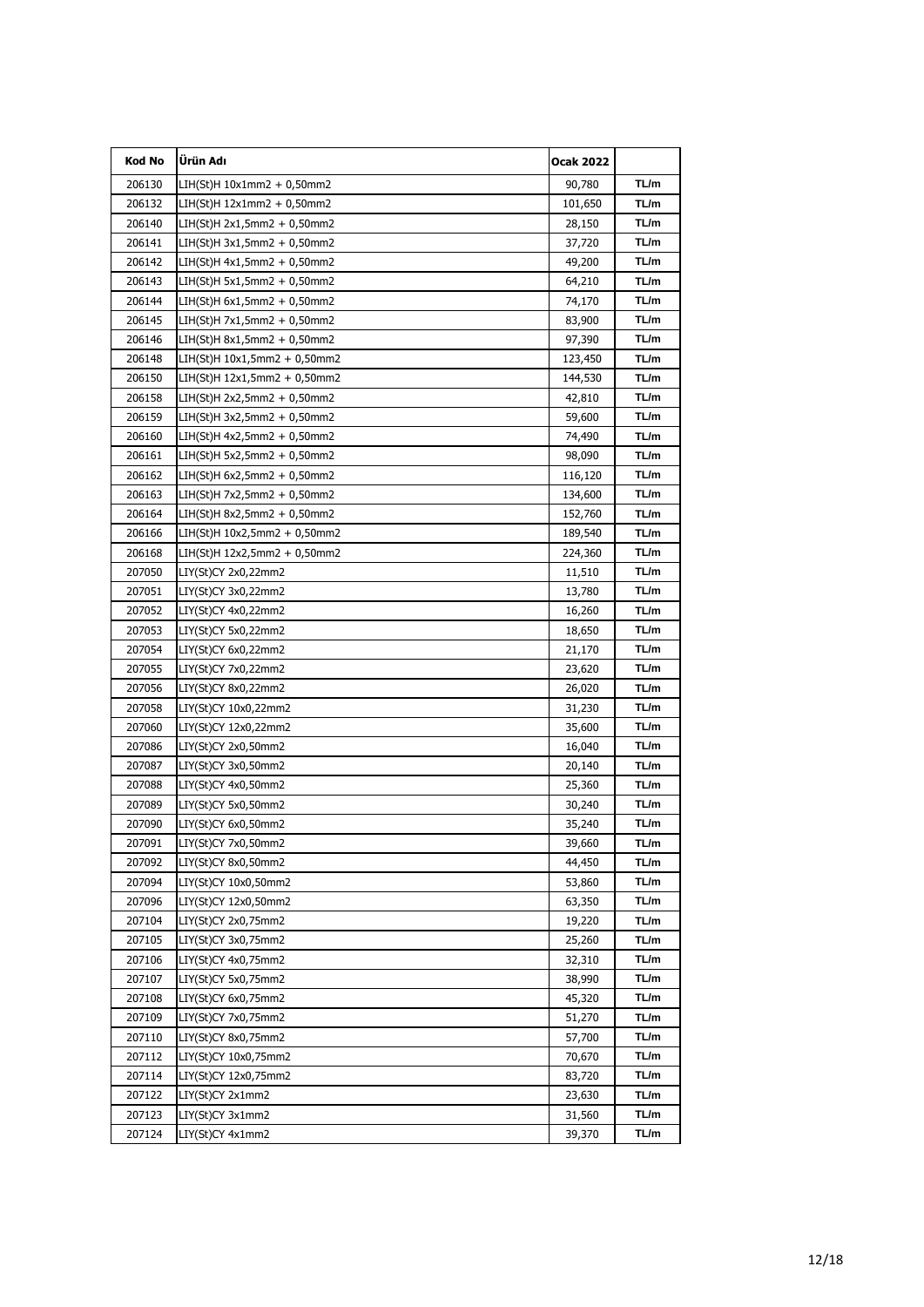| <b>Kod No</b> | Ürün Adı             | <b>Ocak 2022</b> |      |
|---------------|----------------------|------------------|------|
| 207125        | LIY(St)CY 5x1mm2     | 47,930           | TL/m |
| 207126        | LIY(St)CY 6x1mm2     | 56,470           | TL/m |
| 207127        | LIY(St)CY 7x1mm2     | 64,830           | TL/m |
| 207128        | LIY(St)CY 8x1mm2     | 73,200           | TL/m |
| 207130        | LIY(St)CY 10x1mm2    | 89,990           | TL/m |
| 207132        | LIY(St)CY 12x1mm2    | 104,410          | TL/m |
| 207140        | LIY(St)CY 2x1,5mm2   | 30,700           | TL/m |
| 207141        | LIY(St)CY 3x1,5mm2   | 42,040           | TL/m |
| 207142        | LIY(St)CY 4x1,5mm2   | 54,260           | TL/m |
| 207143        | LIY(St)CY 5x1,5mm2   | 66,500           | TL/m |
| 207144        | LIY(St)CY 6x1,5mm2   | 79,090           | TL/m |
| 207145        | LIY(St)CY 7x1,5mm2   | 91,180           | TL/m |
| 207146        | LIY(St)CY 8x1,5mm2   | 103,080          | TL/m |
| 207148        | LIY(St)CY 10x1,5mm2  | 126,950          | TL/m |
| 207150        | LIY(St)CY 12x1,5mm2  | 149,140          | TL/m |
| 207158        | LIY(St)CY 2x2,5mm2   | 44,640           | TL/m |
| 207159        | LIY(St)CY 3x2,5mm2   | 64,420           | TL/m |
| 207160        | LIY(St)CY 4x2,5mm2   | 83,870           | TL/m |
| 207161        | LIY(St)CY 5x2,5mm2   | 103,530          | TL/m |
| 207162        | LIY(St)CY 6x2,5mm2   | 122,760          | TL/m |
| 207163        | LIY(St)CY 7x2,5mm2   | 141,540          | TL/m |
| 207164        | LIY(St)CY 8x2,5mm2   | 159,860          | TL/m |
| 207166        | LIY(St)CY 10x2,5mm2  | 197,330          | TL/m |
| 207168        | LIY(St)CY 12x2,5mm2  | 233,030          | TL/m |
| 208050        | LIH(St)CH 2x0,22mm2  | 12,810           | TL/m |
| 208051        | LIH(St)CH 3x0,22mm2  | 15,420           | TL/m |
| 208052        | LIH(St)CH 4x0,22mm2  | 17,640           | TL/m |
| 208053        | LIH(St)CH 5x0,22mm2  | 20,490           | TL/m |
| 208054        | LIH(St)CH 6x0,22mm2  | 23,490           | TL/m |
| 208055        | LIH(St)CH 7x0,22mm2  | 25,680           | TL/m |
| 208056        | LIH(St)CH 8x0,22mm2  | 28,000           | TL/m |
| 208058        | LIH(St)CH 10x0,22mm2 | 33,680           | TL/m |
| 208060        | LIH(St)CH 12x0,22mm2 | 38,720           | TL/m |
| 208086        | LIH(St)CH 2x0,50mm2  | 17,760           | TL/m |
| 208087        | LIH(St)CH 3x0,50mm2  | 22,660           | IL/m |
| 208088        | LIH(St)CH 4x0,50mm2  | 28,030           | TL/m |
| 208089        | LIH(St)CH 5x0,50mm2  | 33,230           | TL/m |
| 208090        | LIH(St)CH 6x0,50mm2  | 38,270           | TL/m |
| 208091        | LIH(St)CH 7x0,50mm2  | 43,190           | TL/m |
| 208092        | LIH(St)CH 8x0,50mm2  | 48,030           | TL/m |
| 208094        | LIH(St)CH 10x0,50mm2 | 57,460           | TL/m |
| 208096        | LIH(St)CH 12x0,50mm2 | 67,470           | TL/m |
| 208104        | LIH(St)CH 2x0,75mm2  | 20,960           | TL/m |
| 208105        | LIH(St)CH 3x0,75mm2  | 27,570           | TL/m |
| 208106        | LIH(St)CH 4x0,75mm2  | 33,880           | TL/m |
| 208107        | LIH(St)CH 5x0,75mm2  | 40,420           | TL/m |
| 208108        | LIH(St)CH 6x0,75mm2  | 47,590           | TL/m |
| 208109        | LIH(St)CH 7x0,75mm2  | 54,320           | TL/m |
| 208110        | LIH(St)CH 8x0,75mm2  | 60,620           | TL/m |
| 208112        | LIH(St)CH 10x0,75mm2 | 74,620           | TL/m |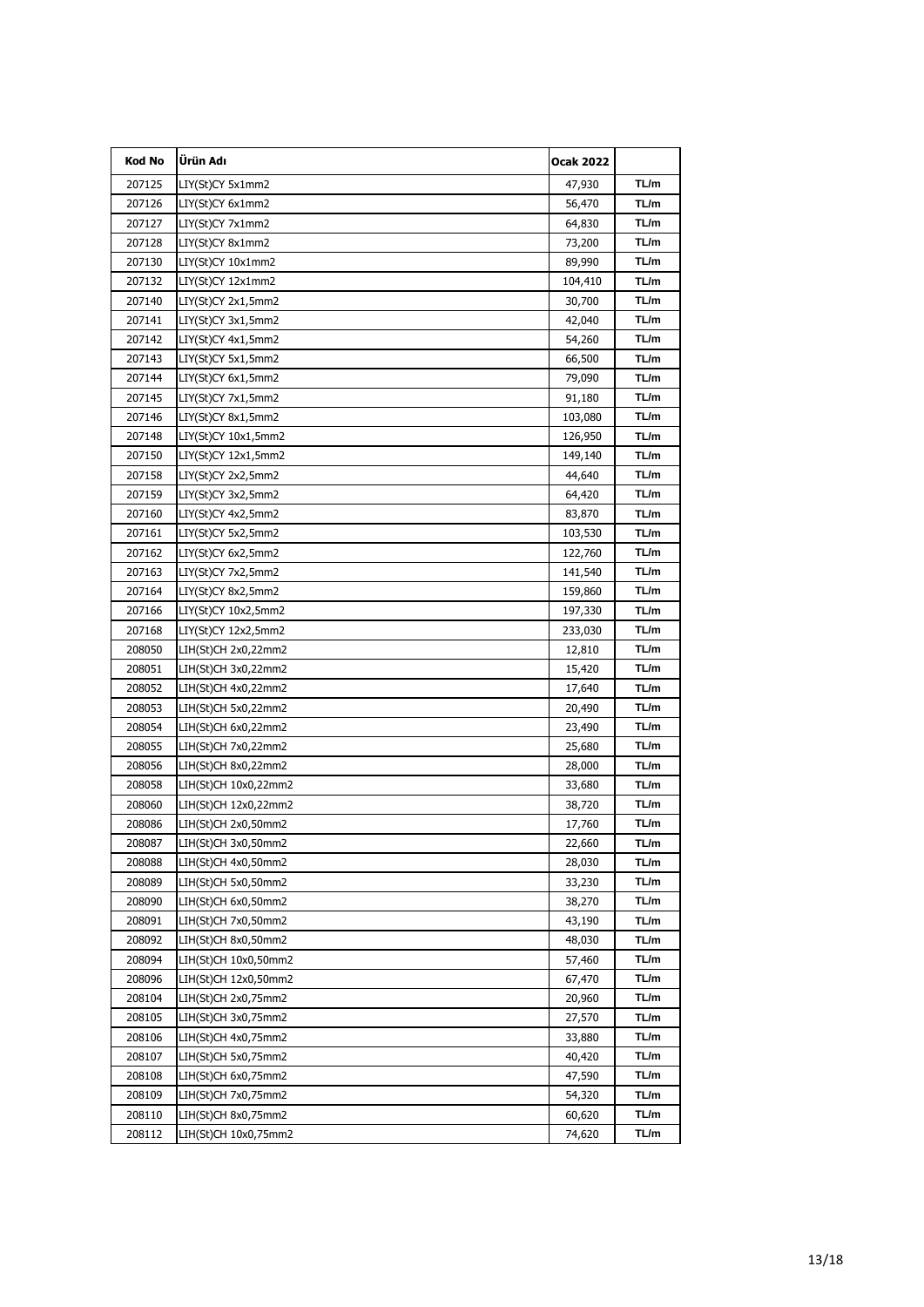| Kod No | Ürün Adı             | <b>Ocak 2022</b> |       |
|--------|----------------------|------------------|-------|
| 208114 | LIH(St)CH 12x0,75mm2 | 88,480           | TL/m  |
| 208122 | LIH(St)CH 2x1mm2     | 25,670           | TL/m  |
| 208123 | LIH(St)CH 3x1mm2     | 34,220           | TL/m  |
| 208124 | LIH(St)CH 4x1mm2     | 43,820           | TL/m  |
| 208125 | LIH(St)CH 5x1mm2     | 52,020           | TL/m  |
| 208126 | LIH(St)CH 6x1mm2     | 60,550           | TL/m  |
| 208127 | LIH(St)CH 7x1mm2     | 68,550           | TL/m  |
| 208128 | LIH(St)CH 8x1mm2     | 76,830           | TL/m  |
| 208130 | LIH(St)CH 10x1mm2    | 93,540           | TL/m  |
| 208132 | LIH(St)CH 12x1mm2    | 109,550          | TL/m  |
| 208140 | LIH(St)CH 2x1,5mm2   | 32,990           | TL/m  |
| 208141 | LIH(St)CH 3x1,5mm2   | 44,980           | TL/m  |
| 208142 | LIH(St)CH 4x1,5mm2   | 57,520           | TL/m  |
| 208143 | LIH(St)CH 5x1,5mm2   | 71,170           | TL/m  |
| 208144 | LIH(St)CH 6x1,5mm2   | 83,860           | TL/m  |
| 208145 | LIH(St)CH 7x1,5mm2   | 96,440           | TL/m  |
| 208146 | LIH(St)CH 8x1,5mm2   | 108,270          | TL/m  |
| 208148 | LIH(St)CH 10x1,5mm2  | 133,890          | TL/m  |
| 208150 | LIH(St)CH 12x1,5mm2  | 157,420          | TL/m  |
| 208158 | LIH(St)CH 2x2,5mm2   | 47,130           | TL/m  |
| 208159 | LIH(St)CH 3x2,5mm2   | 66,490           | TL/m  |
| 208160 | LIH(St)CH 4x2,5mm2   | 86,830           | TL/m  |
| 208161 | LIH(St)CH 5x2,5mm2   | 107,310          | TL/m  |
| 208162 | LIH(St)CH 6x2,5mm2   | 127,270          | TL/m  |
| 208163 | LIH(St)CH 7x2,5mm2   | 146,300          | TL/m  |
| 208164 | LIH(St)CH 8x2,5mm2   | 165,900          | TL/m  |
| 208166 | LIH(St)CH 10x2,5mm2  | 204,710          | TL/m  |
| 208168 | LIH(St)CH 12x2,5mm2  | 241,980          | TL/m  |
| 211086 | LIYCY Tp 2x2x0,50mm2 | 27,620           | TL/m  |
| 211087 | LIYCY Tp 3x2x0,50mm2 | 37,780           | TL/m  |
| 211088 | LIYCY Tp 4x2x0,50mm2 | 46,320           | TL/m  |
| 212086 | LIHCH Tp 2x2x0,50mm2 | 30,600           | TL/m  |
| 212087 | LIHCH Tp 3x2x0,50mm2 | 42,110           | TL/m  |
| 212088 | LIHCH Tp 4x2x0,50mm2 | 50,800           | TL/m  |
| 211104 | LIYCY Tp 2x2x0,75mm2 | 35,450           | I L/m |
| 211105 | LIYCY Tp 3x2x0,75mm2 | 48,900           | TL/m  |
| 211106 | LIYCY Tp 4x2x0,75mm2 | 61,760           | TL/m  |
| 212104 | LIHCH Tp 2x2x0,75mm2 | 41,000           | TL/m  |
| 212105 | LIHCH Tp 3x2x0,75mm2 | 54,520           | TL/m  |
| 212106 | LIHCH Tp 4x2x0,75mm2 | 68,270           | TL/m  |
| 211122 | LIYCY Tp 2x2x1mm2    | 44,310           | TL/m  |
| 211123 | LIYCY Tp 3x2x1mm2    | 61,650           | TL/m  |
| 211124 | LIYCY Tp 4x2x1mm2    | 77,200           | TL/m  |
| 212122 | LIHCH Tp 2x2x1mm2    | 48,440           | TL/m  |
| 212123 | LIHCH Tp 3x2x1mm2    | 67,180           | TL/m  |
| 212124 | LIHCH Tp 4x2x1mm2    | 84,280           | TL/m  |
| 211140 | LIYCY Tp 2x2x1,5mm2  | 57,690           | TL/m  |
| 211141 | LIYCY Tp 3x2x1,5mm2  | 82,500           | TL/m  |
| 211142 | LIYCY Tp 4x2x1,5mm2  | 105,040          | TL/m  |
| 212140 | LIHCH Tp 2x2x1,5mm2  | 66,160           | TL/m  |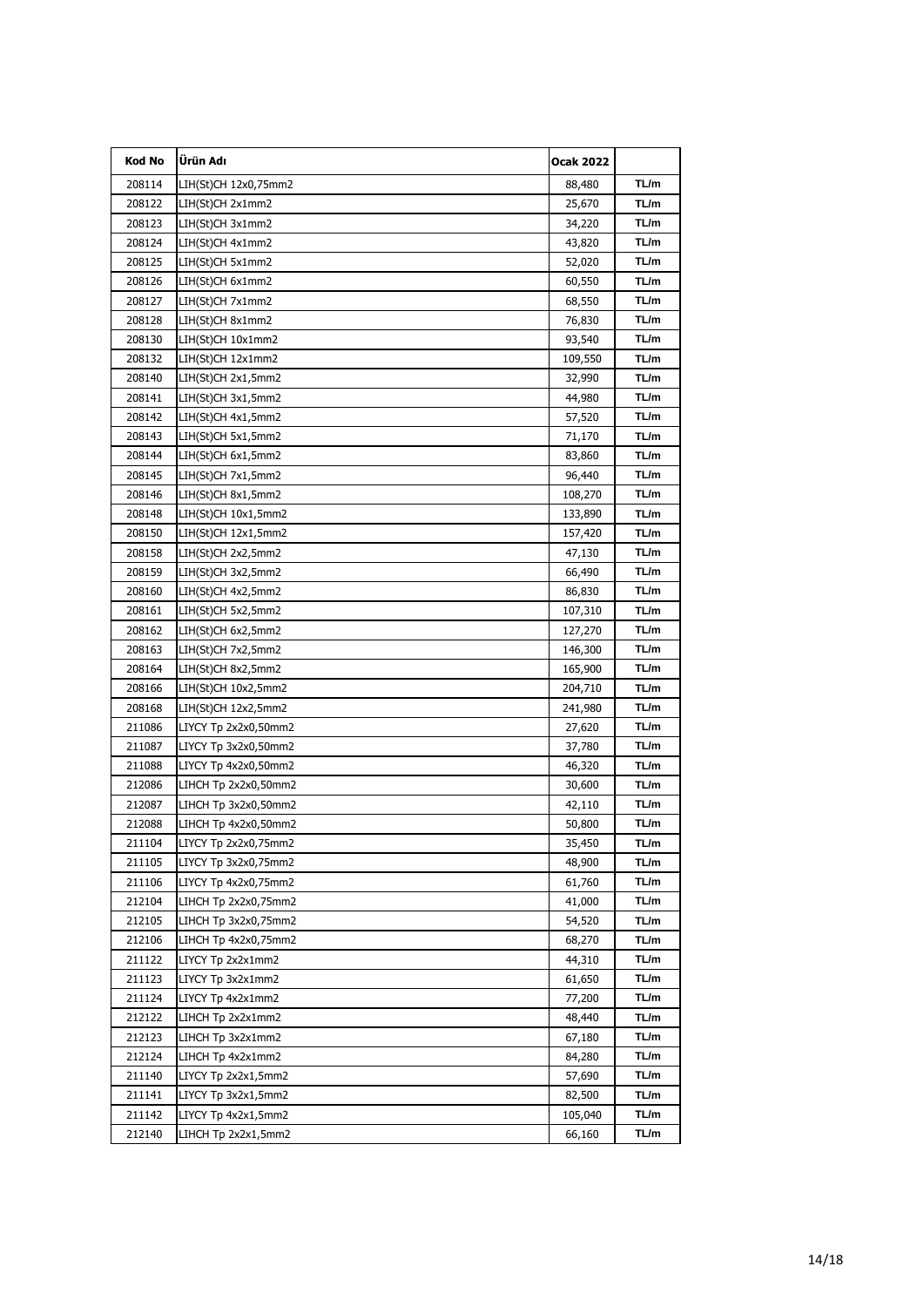| Kod No | Ürün Adı            | <b>Ocak 2022</b> |       |
|--------|---------------------|------------------|-------|
| 212141 | LIHCH Tp 3x2x1,5mm2 | 90,170           | TL/m  |
| 212142 | LIHCH Tp 4x2x1,5mm2 | 114,780          | TL/m  |
| 217002 | YSLY-OZ 2x0,50mm2   | 12,420           | TL/m  |
| 217003 | YSLY-JZ 3x0,50mm2   | 17,090           | TL/m  |
| 217004 | YSLY-JZ 4x0,50mm2   | 19,630           | TL/m  |
| 217005 | YSLY-JZ 5x0,50mm2   | 23,480           | TL/m  |
| 217006 | YSLY-JZ 6x0,50mm2   | 27,970           | TL/m  |
| 217007 | YSLY-JZ 7x0,50mm2   | 32,600           | TL/m  |
| 217008 | YSLY-JZ 8x0,50mm2   | 37,160           | TL/m  |
| 217010 | YSLY-JZ 10x0,50mm2  | 46,380           | TL/m  |
| 217012 | YSLY-JZ 12x0,50mm2  | 55,420           | TL/m  |
| 217014 | YSLY-JZ 14x0,50mm2  | 64,320           | TL/m  |
| 217016 | YSLY-JZ 16x0,50mm2  | 73,260           | TL/m  |
| 217018 | YSLY-JZ 18x0,50mm2  | 81,640           | TL/m  |
| 217019 | YSLY-JZ 19x0,50mm2  | 85,280           | TL/m  |
| 217020 | YSLY-JZ 20x0,50mm2  | 89,140           | TL/m  |
| 217021 | YSLY-JZ 21x0,50mm2  | 92,910           | TL/m  |
| 217024 | YSLY-JZ 24x0,50mm2  | 105,780          | TL/m  |
| 217025 | YSLY-JZ 25x0,50mm2  | 109,480          | TL/m  |
| 217030 | YSLY-JZ 30x0,50mm2  | 129,970          | TL/m  |
| 217036 | YSLY-JZ 36x0,50mm2  | 154,440          | TL/m  |
| 217062 | YSLY-OZ 2x0,75mm2   | 14,900           | TL/m  |
| 217063 | YSLY-JZ 3G0,75mm2   | 20,260           | TL/m  |
| 217064 | YSLY-JZ 4G0,75mm2   | 26,480           | TL/m  |
| 217065 | YSLY-JZ 5G0,75mm2   | 32,530           | TL/m  |
| 217066 | YSLY-JZ 6G0,75mm2   | 37,860           | TL/m  |
| 217067 | YSLY-JZ 7G0,75mm2   | 42,640           | TL/m  |
| 217068 | YSLY-JZ 8G0,75mm2   | 47,570           | TL/m  |
| 217070 | YSLY-JZ 10G0,75mm2  | 63,690           | TL/m  |
| 217072 | YSLY-JZ 12G0,75mm2  | 73,610           | TL/m  |
| 217074 | YSLY-JZ 14G0,75mm2  | 86,380           | TL/m  |
| 217076 | YSLY-JZ 16G0,75mm2  | 96,470           | TL/m  |
| 217078 | YSLY-JZ 18G0,75mm2  | 113,160          | TL/m  |
| 217079 | YSLY-JZ 19G0,75mm2  | 119,010          | TL/m  |
| 21/080 | YSLY-JZ 20G0,75mm2  | 125,570          | I L/m |
| 217081 | YSLY-JZ 21G0,75mm2  | 131,480          | TL/m  |
| 217084 | YSLY-JZ 24G0,75mm2  | 144,770          | TL/m  |
| 217085 | YSLY-JZ 25G0,75mm2  | 152,200          | TL/m  |
| 217090 | YSLY-JZ 30G0,75mm2  | 189,410          | TL/m  |
| 217096 | YSLY-JZ 36G0,75mm2  | 217,700          | TL/m  |
| 217122 | YSLY-OZ 2x1mm2      | 18,670           | TL/m  |
| 217123 | YSLY-JZ 3G1mm2      | 25,890           | TL/m  |
| 217124 | YSLY-JZ 4G1mm2      | 33,670           | TL/m  |
| 217125 | YSLY-JZ 5G1mm2      | 42,190           | TL/m  |
| 217126 | YSLY-JZ 6G1mm2      | 49,690           | TL/m  |
| 217127 | YSLY-JZ 7G1mm2      | 56,300           | TL/m  |
| 217128 | YSLY-JZ 8G1mm2      | 63,360           | TL/m  |
| 217130 | YSLY-JZ 10G1mm2     | 81,270           | TL/m  |
| 217132 | YSLY-JZ 12G1mm2     | 92,940           | TL/m  |
| 217134 | YSLY-JZ 14G1mm2     | 108,180          | TL/m  |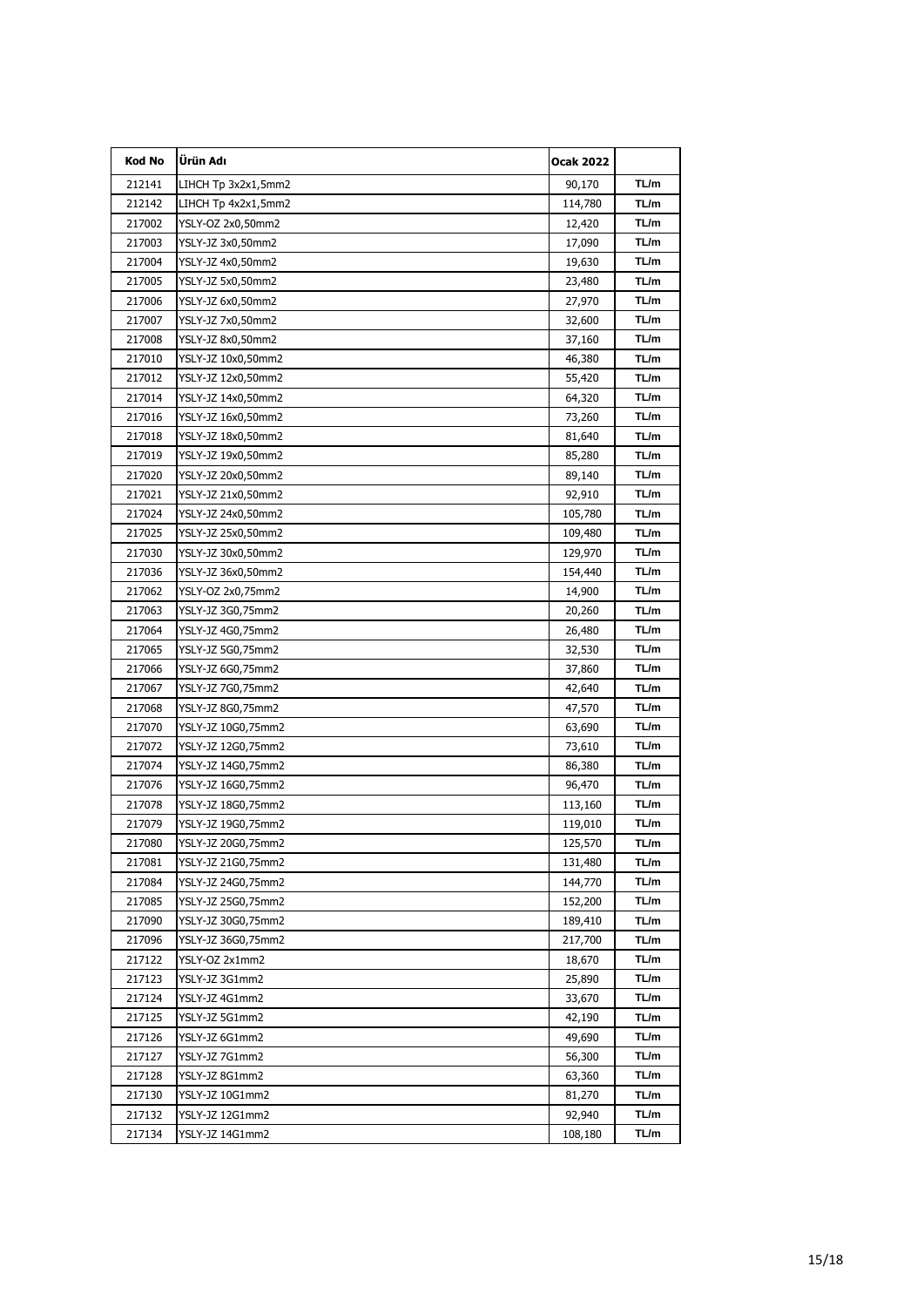| Kod No | Ürün Adı           | <b>Ocak 2022</b> |       |
|--------|--------------------|------------------|-------|
| 217136 | YSLY-JZ 16G1mm2    | 123,580          | TL/m  |
| 217138 | YSLY-JZ 18G1mm2    | 143,790          | TL/m  |
| 217139 | YSLY-JZ 19G1mm2    | 150,150          | TL/m  |
| 217140 | YSLY-JZ 20G1mm2    | 160,610          | TL/m  |
| 217141 | YSLY-JZ 21G1mm2    | 168,350          | TL/m  |
| 217144 | YSLY-JZ 24G1mm2    | 186,110          | TL/m  |
| 217145 | YSLY-JZ 25G1mm2    | 198,400          | TL/m  |
| 217150 | YSLY-JZ 30G1mm2    | 240,500          | TL/m  |
| 217156 | YSLY-JZ 36G1mm2    | 279,750          | TL/m  |
| 217182 | YSLY-OZ 2x1,5mm2   | 24,710           | TL/m  |
| 217183 | YSLY-JZ 3G1,5mm2   | 34,340           | TL/m  |
| 217184 | YSLY-JZ 4G1,5mm2   | 44,530           | TL/m  |
| 217185 | YSLY-JZ 5G1,5mm2   | 54,970           | TL/m  |
| 217186 | YSLY-JZ 6G1,5mm2   | 66,390           | TL/m  |
| 217187 | YSLY-JZ 7G1,5mm2   | 73,780           | TL/m  |
| 217188 | YSLY-JZ 8G1,5mm2   | 83,550           | TL/m  |
| 217190 | YSLY-JZ 10G1,5mm2  | 108,900          | TL/m  |
| 217192 | YSLY-JZ 12G1,5mm2  | 125,160          | TL/m  |
| 217194 | YSLY-JZ 14G1,5mm2  | 152,810          | TL/m  |
| 217196 | YSLY-JZ 16G1,5mm2  | 174,270          | TL/m  |
| 217198 | YSLY-JZ 18G1,5mm2  | 197,730          | TL/m  |
| 217199 | YSLY-JZ 19G1,5mm2  | 204,940          | TL/m  |
| 217200 | YSLY-JZ 20G1,5mm2  | 224,220          | TL/m  |
| 217201 | YSLY-JZ 21G1,5mm2  | 235,150          | TL/m  |
| 217204 | YSLY-JZ 24G1,5mm2  | 249,820          | TL/m  |
| 217205 | YSLY-JZ 25G1,5mm2  | 268,870          | TL/m  |
| 217210 | YSLY-JZ 30G1,5mm2  | 327,440          | TL/m  |
| 217216 | YSLY-JZ 36G1,5mm2  | 391,170          | TL/m  |
| 217242 | YSLY-OZ 2x2,5mm2   | 39,170           | TL/m  |
| 217243 | YSLY-JZ 3G2,5mm2   | 54,120           | TL/m  |
| 217244 | YSLY-JZ 4G2,5mm2   | 69,460           | TL/m  |
| 217245 | YSLY-JZ 5G2,5mm2   | 86,030           | TL/m  |
| 217246 | YSLY-JZ 6G2,5mm2   | 105,240          | TL/m  |
| 217247 | YSLY-JZ 7G2,5mm2   | 118,590          | TL/m  |
| 21/248 | YSLY-JZ 8G2,5mm2   | 139,100          | I L/m |
| 217250 | YSLY-JZ 10G2,5mm2  | 173,400          | TL/m  |
| 217252 | YSLY-JZ 12G2,5mm2  | 206,420          | TL/m  |
| 217254 | YSLY-JZ 14G2,5mm2  | 261,460          | TL/m  |
| 217256 | YSLY-JZ 16G2,5mm2  | 275,390          | TL/m  |
| 217258 | YSLY-JZ 18G2,5mm2  | 332,390          | TL/m  |
| 217259 | YSLY-JZ 19G2,5mm2  | 320,930          | TL/m  |
| 217260 | YSLY-JZ 20G2,5mm2  | 367,470          | TL/m  |
| 217261 | YSLY-JZ 21G2,5mm2  | 362,140          | TL/m  |
| 217264 | YSLY-JZ 24G2,5mm2  | 418,320          | TL/m  |
| 217265 | YSLY-JZ 25G2,5mm2  | 434,560          | TL/m  |
| 222062 | YSLCY-OZ 2x0,75mm2 | 21,230           | TL/m  |
| 222063 | YSLCY-JZ 3G0,75mm2 | 27,250           | TL/m  |
| 222064 | YSLCY-JZ 4G0,75mm2 | 34,290           | TL/m  |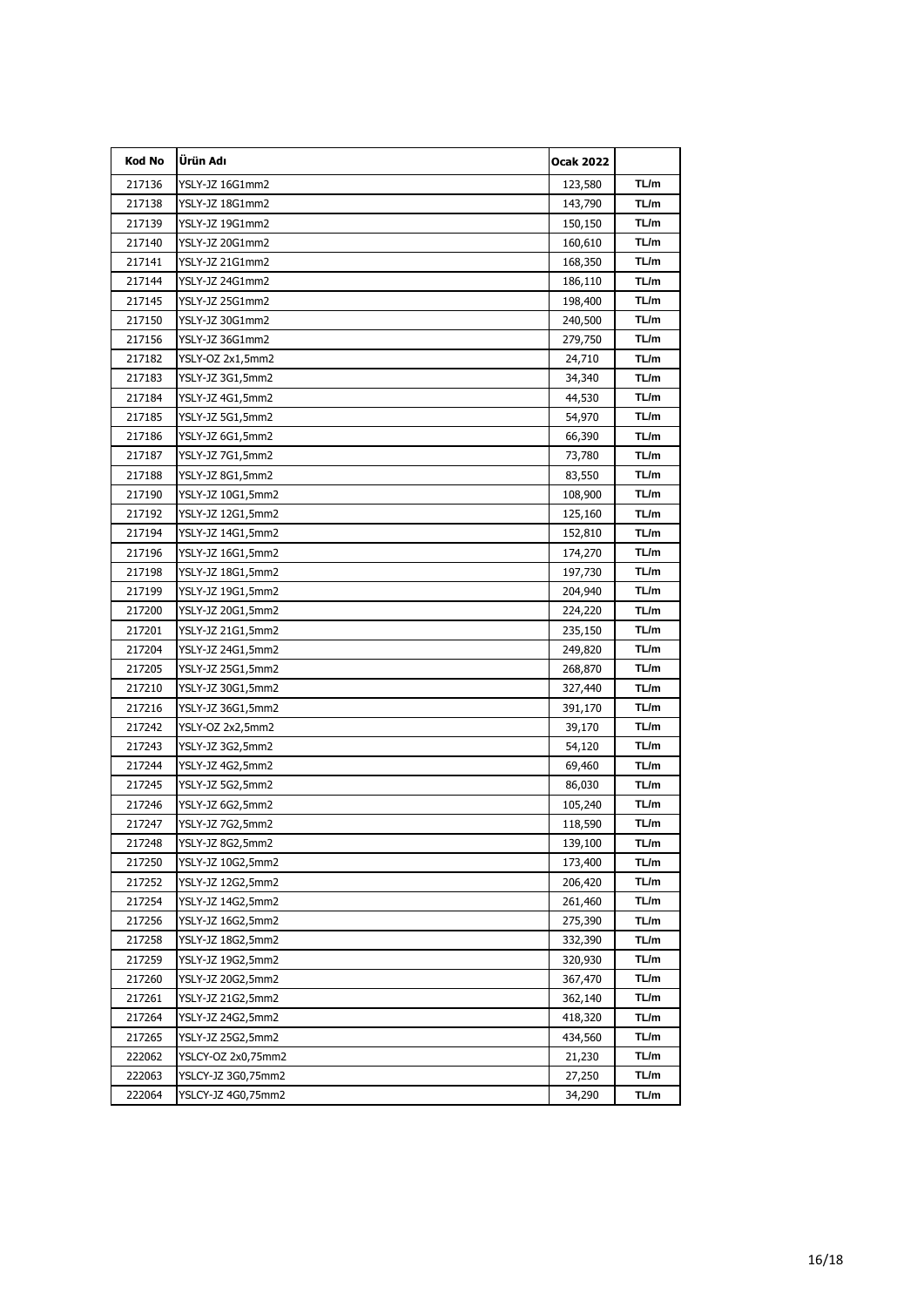| Kod No | Ürün Adı            | Ocak 2022 |      |
|--------|---------------------|-----------|------|
| 222065 | YSLCY-JZ 5G0,75mm2  | 40,360    | TL/m |
| 222066 | YSLCY-JZ 6G0,75mm2  | 48,460    | TL/m |
| 222067 | YSLCY-JZ 7G0,75mm2  | 53,510    | TL/m |
| 222068 | YSLCY-JZ 8G0,75mm2  | 61,200    | TL/m |
| 222070 | YSLCY-JZ 10G0,75mm2 | 75,760    | TL/m |
| 222072 | YSLCY-JZ 12G0,75mm2 | 84,580    | TL/m |
| 222074 | YSLCY-JZ 14G0,75mm2 | 96,280    | TL/m |
| 222076 | YSLCY-JZ 16G0,75mm2 | 109,020   | TL/m |
| 222079 | YSLCY-JZ 19G0,75mm2 | 126,640   | TL/m |
| 222084 | YSLCY-JZ 24G0,75mm2 | 158,350   | TL/m |
| 222122 | YSLCY-OZ 2x1mm2     | 25,320    | TL/m |
| 222123 | YSLCY-JZ 3G1mm2     | 33,910    | TL/m |
| 222124 | YSLCY-JZ 4G1mm2     | 41,780    | TL/m |
| 222125 | YSLCY-JZ 5G1mm2     | 51,570    | TL/m |
| 222126 | YSLCY-JZ 6G1mm2     | 60,770    | TL/m |
| 222127 | YSLCY-JZ 7G1mm2     | 67,640    | TL/m |
| 222128 | YSLCY-JZ 8G1mm2     | 77,280    | TL/m |
| 222130 | YSLCY-JZ 10G1mm2    | 96,670    | TL/m |
| 222132 | YSLCY-JZ 12G1mm2    | 105,120   | TL/m |
| 222134 | YSLCY-JZ 14G1mm2    | 120,730   | TL/m |
| 222136 | YSLCY-JZ 16G1mm2    | 136,290   | TL/m |
| 222139 | YSLCY-JZ 19G1mm2    | 159,600   | TL/m |
| 222144 | YSLCY-JZ 24G1mm2    | 198,890   | TL/m |
| 222182 | YSLCY-OZ 2x1,5mm2   | 31,990    | TL/m |
| 222183 | YSLCY-JZ 3G1,5mm2   | 41,800    | TL/m |
| 222184 | YSLCY-JZ 4G1,5mm2   | 54,110    | TL/m |
| 222185 | YSLCY-JZ 5G1,5mm2   | 65,590    | TL/m |
| 222186 | YSLCY-JZ 6G1,5mm2   | 79,020    | TL/m |
| 222187 | YSLCY-JZ 7G1,5mm2   | 88,550    | TL/m |
| 222188 | YSLCY-JZ 8G1,5mm2   | 101,050   | TL/m |
| 222190 | YSLCY-JZ 10G1,5mm2  | 127,330   | TL/m |
| 222192 | YSLCY-JZ 12G1,5mm2  | 143,970   | TL/m |
| 222194 | YSLCY-JZ 14G1,5mm2  | 166,130   | TL/m |
| 222196 | YSLCY-JZ 16G1,5mm2  | 188,180   | TL/m |
| 222199 | YSLCY-JZ 19G1,5mm2  | 221,800   | TL/m |
| 222204 | YSLCY-JZ 24G1,5mm2  | 276,300   | TL/m |
| 222242 | YSLCY-OZ 2x2,5mm2   | 46,730    | TL/m |
| 222243 | YSLCY-JZ 3G2,5mm2   | 63,790    | TL/m |
| 222244 | YSLCY-JZ 4G2,5mm2   | 82,300    | TL/m |
| 222245 | YSLCY-JZ 5G2,5mm2   | 101,270   | TL/m |
| 222246 | YSLCY-JZ 6G2,5mm2   | 120,460   | TL/m |
| 222247 | YSLCY-JZ 7G2,5mm2   | 135,500   | TL/m |
| 222248 | YSLCY-JZ 8G2,5mm2   | 155,740   | TL/m |
| 222250 | YSLCY-JZ 10G2,5mm2  | 195,950   | TL/m |
| 222252 | YSLCY-JZ 12G2,5mm2  | 234,930   | TL/m |
| 222254 | YSLCY-JZ 14G2,5mm2  | 272,280   | TL/m |
| 222256 | YSLCY-JZ 16G2,5mm2  | 309,570   | TL/m |
| 222259 | YSLCY-JZ 19G2,5mm2  | 364,980   | TL/m |
| 222264 | YSLCY-JZ 24G2,5mm2  | 457,630   | TL/m |
| 221343 | PUR-OZ 2x0,75mm2    | 22,300    | TL/m |